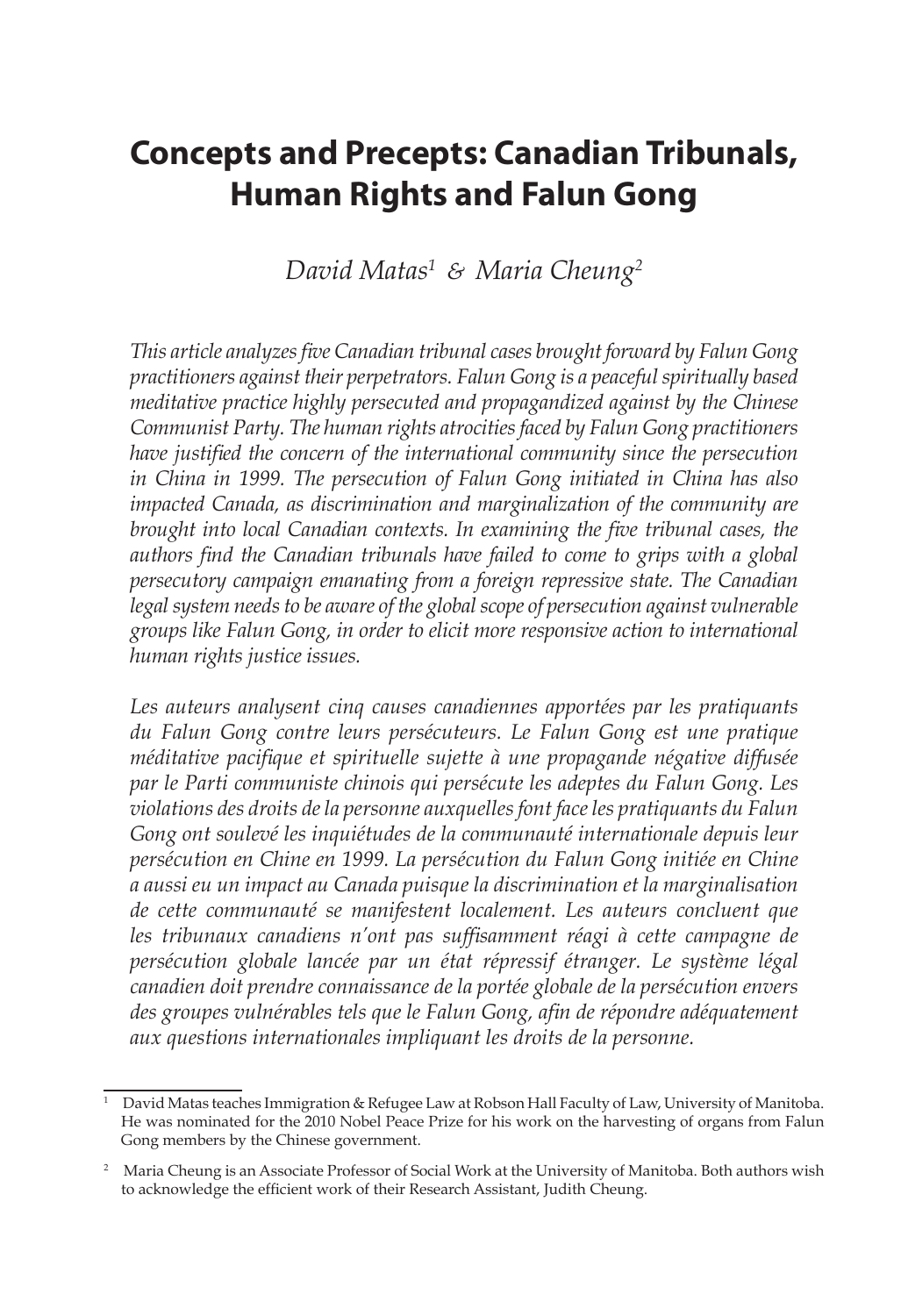# **I. Introduction**

From its onset in 1999, the Chinese Communist Party's (CCP) persecution<br>of the spiritually-based meditative practice of Falun Gong has justified<br>the concern from the international community. The CCP has, through<br>the Chines of the spiritually- based meditative practice of Falun Gong has justified the concern from the international community. The CCP has, through the Chinese government, implemented a global persecutory campaign against Falun Gong practitioners, yet Canadian tribunals have failed to come to grips with this campaign when addressing human rights issues in Canada.

The absence of the rule of law and the oppression of human rights make it impossible for those who have suffered from unlawful incarceration and torture to seek redress within China. Some Falun Gong practitioners who came to Canada as immigrants, or as refugees in the post-1999 period, have sought justice for the atrocities inflicted upon them. The dominant CCP discourse of demonization and defamation of Falun Gong is replicated in Canada by mainstream Chinese-Canadian media. There are those who have acted upon this discourse and thus have engaged in discriminatory behaviour against Falun Gong practitioners. These practitioners, in response, have brought complaints before Canadian human rights tribunals and Canadian courts.

The authors of this article critically analyze five Canadian tribunal proceedings initiated by Falun Gong practitioners against various officials of the CCP and others who have discriminated against the Falun Gong community in Canada. The first two proceedings, the Jiang Zemin<sup>3</sup> and Bo Xilai<sup>4</sup> cases, illustrate the CCP's extrajudicial apparatus that is employed to persecute Falun Gong. This apparatus can be traced to the top leadership of the CCP. The third and fourth proceedings, the Alberta Consulate<sup>5</sup> and Crescent Chau<sup>6</sup> cases, illustrate how the oppression of Falun Gong extends to Canada through replication of the CCP's discriminatory discourse, which consists of demonizing and defaming both the practice of Falun Gong itself as well as its practitioners. The final proceeding, the Chinese Seniors Association<sup>7</sup> case, exemplifies the discrimination faced by Falun Gong practitioners in Canada on the basis of their beliefs.

<sup>3</sup> *Zhang v Jiang* (2006), ONSC No 04-CV-278915CM2 [*Jiang Zemin*].

<sup>4</sup> *Jin v Bo* (2010), ONCA No C52398 [*Bo Xilai*].

<sup>5</sup> *Chen v Attorney General of Alberta*, 2007 ABQB 267, 66 Admin LR (4th) 100 [*Alberta Consulate case*].

<sup>6</sup> *Zhang v Chau*, 2008 QCCA 961, [2008] R.R.A. 523 [*Crescent Chau* case].

<sup>7</sup> *Huang v 1233065 Ontario* (2011), CHRR Doc. 11-1325, 2011 HRTO 825 [the Chinese Senior's Association case].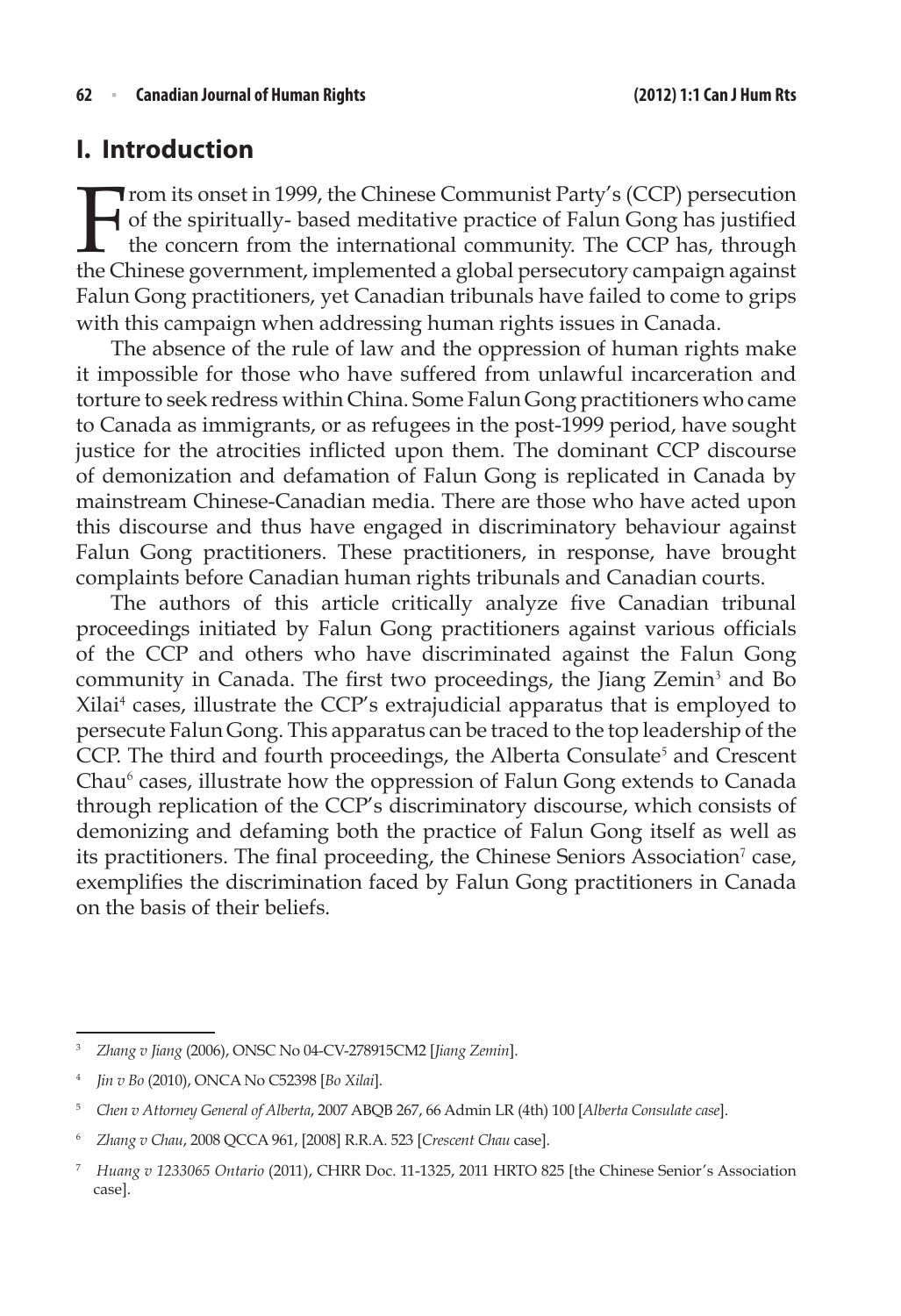Protection against discrimination and coercion on the basis of one's beliefs is a fundamental human right. $8$  Canada prides itself in upholding global justice. The Falun Gong cases have revealed gaps in the judicial system in dealing effectively with oppression that is systematically instigated by a foreign state. The Canadian legal system has so far failed to show awareness of the global scope of the CCP's persecution against the Falun Gong. In order to deal effectively with the CCP's persecution of Falun Gong practitioners in Canada, Canadian tribunals need to appreciate the nature of the persecution as well as how such persecution has a local impact within Canadian jurisdictions. By achieving this awareness the Canadian legal system will not only ensure a more effective adjudication of the discrimination issues within Canada, but it will also send a message to the global community that there must be accountability for the mass atrocities committed against the Falun Gong throughout the world.

# **II.Background**

# **A. What is Falun Gong?**

Falun Gong (also known as Falun Dafa) is a spiritual cultivation discipline that facilitates the transcendence of body, mind, and spirit. Accompanied by five gentle meditative exercises, practitioners uphold the principles of truthfulness, compassion, and forbearance.<sup>9</sup> Rooted in ancient Buddhist and Taoist philosophies, Falun Gong was founded by Li Hong Zhi, who began the teaching in 1992. Practitioners attempt to raise their moral character by practicing Falun Gong's three basic above-mentioned principles in their daily lives. As a result, over time they attain improved health and a state of inner peace.<sup>10</sup> Western scholars regard Falun Gong as a new religious movement, though practitioners are only loosely organized.<sup>11</sup> Falun Gong practitioners do not have a political agenda.<sup>12</sup> Once the persecution began in 1999, many practitioners

<sup>8</sup> Bryan Edelman & James T Richardson, "Imposed Limitations on Freedom of Religion in China and the Margin of Appreciation Doctrine: A Legal Analysis of the Crackdown on the Falun Gong and Other 'Evil Cults'" (2005) 47:2 J of Church and State 243 at 248.

<sup>9</sup> "Overview of Falun Gong" (30 April 2008), online: Falun Dafa Information Centre. <http://www. faluninfo.net/topic/22>.

<sup>10</sup> *Ibid.* 

<sup>&</sup>lt;sup>11</sup> Maria H Chang, *Falun Gong: The End of Days* (New Haven: Yale University Press, 2004) at 30; David Ownby, *Falun Gong and the Future of China* (New York: Oxford University Press, 2008) at 134.

<sup>&</sup>lt;sup>12</sup> Ownby, *ibid* at 170 (Ownby explains that the perceived definition of "political" in mainland China "refers narrowly to relations with party authorities and not more broadly to the use of power in the public arena", and that the Falun Gong practitioners were merely demanding proper respect for their practice in their peaceful appeals); See also Hu Ping, "The Falun Gong Phenomenon" in Sharon Hom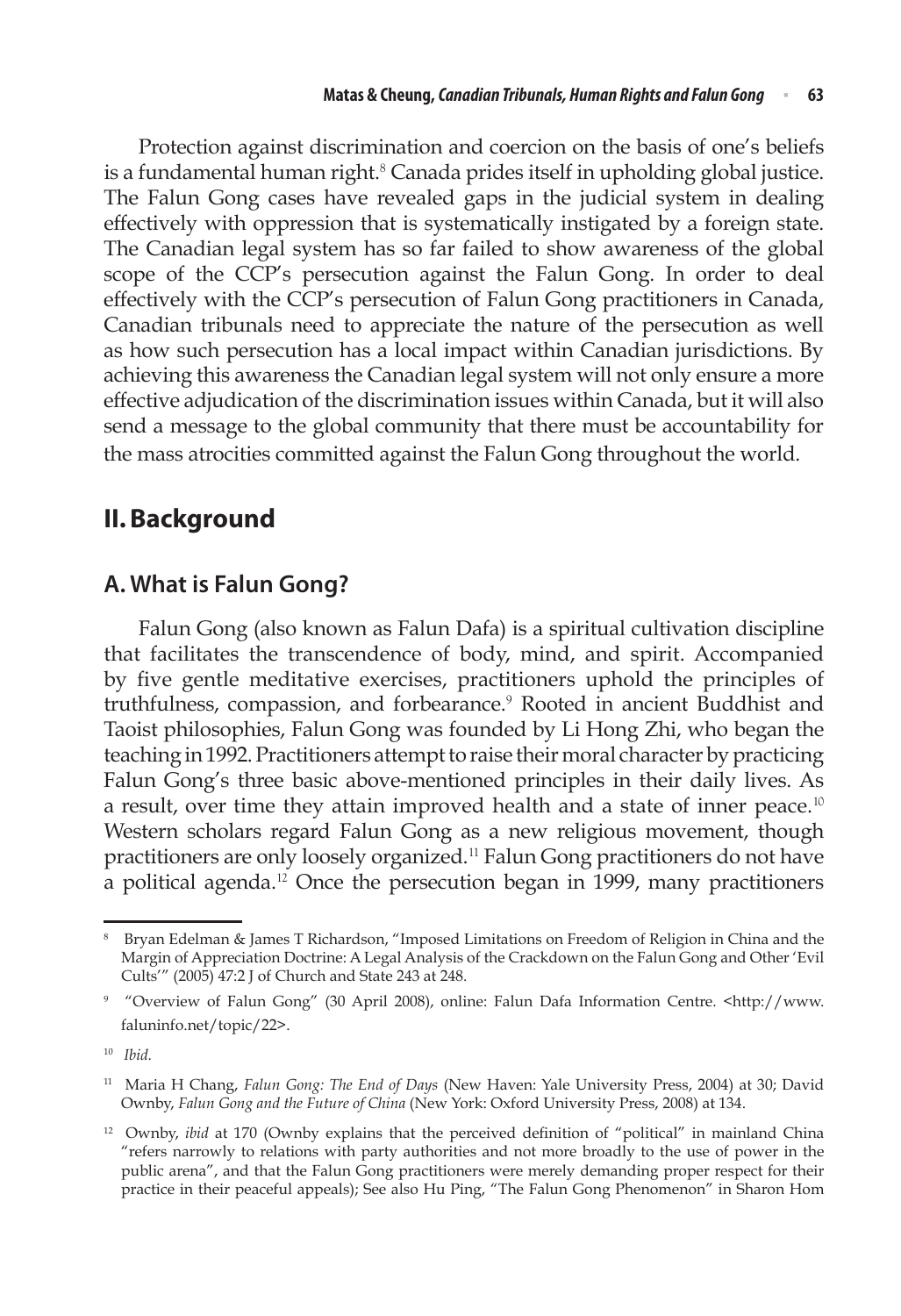#### **64**  <sup>n</sup> **Canadian Journal of Human Rights (2012) 1:1 Can J HumRts**

sought to dispel the anti-Falun Gong rhetoric and make public the persecution that they personally suffered. To this day there are on-going efforts to make the public aware of Falun Gong human rights concerns.<sup>13</sup>

The practice of Falun Gong occurs without coercion, pressure, or even suasion.<sup>14</sup> Falun Gong is not a belief system that is proselytized<sup>15</sup> and Falun Gong practitioners live normal lives. Despite the CCP's charges to the contrary, there is no evidence that Falun Gong resembles a cult.<sup>16</sup> Professor Ownby has conducted extensive empirical research on Falun Gong communities in North America. The following is his findings:

My impression after spending considerable time with Chinese-Canadian practitioners is of innocence. These people have discovered what is to them the truth of the universe. They have arrived freely at this discovery, and, if they change their mind, they are free to go on to something else. The Falungong community seems to be supportive but not constraining - aside from the peer pressure that exists in many group situations; there is no visibile power structure to chastise a misbehaving practitioner, nor do practitionerstell one another what to do or what to believe. Indeed, Li Hongzhi expressly forbids this kind of 'preaching'.<sup>17</sup>

Research on Falun Gong practitioners finds that "Falun Gong is not a strange aberration, [nor] a 'heterodox cult' to which lost souls unwittingly fall victim. Seen from the proper perspective, that of the history of cultivation

<sup>15</sup> Ownby, *supra* note 11 at 140.

<sup>&</sup>amp; Stacy Mosher, eds, *Challenging China: Struggle and Hope in an Era of Change*, (New York: New Press in conjunction with Human Rights in China, 2007) 226.

<sup>&</sup>lt;sup>13</sup> Since the persecution took place in 1999, Falun Gong practitioners established the Clearwisdom website to document cases made known to them through secured internet ways released from practitioners in China, online: Falun Dafa Clearwisdom.net <http://www.clearwisdom.net>. The Falun Dafa Information Centre and Falun Gong Human Rights Working Group have been set up to present human rights issues of the persecution of Falun Gong, online: Falun Dafa Information Center <http:// faluninfo.net>; Falun Gong Human Rights Working Group <http://www.falunhr.org>. The Falun Dafa Information Centre becomes the official information source on the persecution of Falun Gong. A magazine named Compassion is published annually with scholarly articles analyzing the persecution.

<sup>&</sup>lt;sup>14</sup> David Matas & David Kilgour, *Bloody Harvest: The Killing of Falun Gong for Their Organs (Hamilton:* Seraphim Editions, 2009) at 19.

<sup>&</sup>lt;sup>16</sup> In his empirical work with Falun Gong in North America, Ownby found that "there is little in their [Falun Gong] practice in Canada and the United States that supports the idea that the group is a 'cult' in the general sense of the word. The Chinese government's case against Falungong as a 'cult' is not particularly convincing and will not be convincing until the government allows third-party verification of its allegations of Falungong abuses in China. China has essentially reacted out of fear of Falungong's ability to mobilize its followers, an ability demonstrated in late April 1999, when some 10,000 Falungong practitioners came seemingly out of nowhere to surround Communist Party headquarters in Beijing." David Ownby, "Falungong and Canada's China Policy" (2001) 56:2 International Journal 183. Edelman and Richardson also echoed that "China's war against cults should be viewed with skepticism, and anti-cult legislation defined as a limitation on religious freedom." Edelman & Richardson, *supra* note 8 at 262. In Ownby's testimony of Daiming Huang's case, he opined that Falun Gong ought to be described as a "religion" or "creed" in Western terms. *Supra* note 7 at 23.

<sup>17</sup> Ownby, International Journal, *supra* note 16.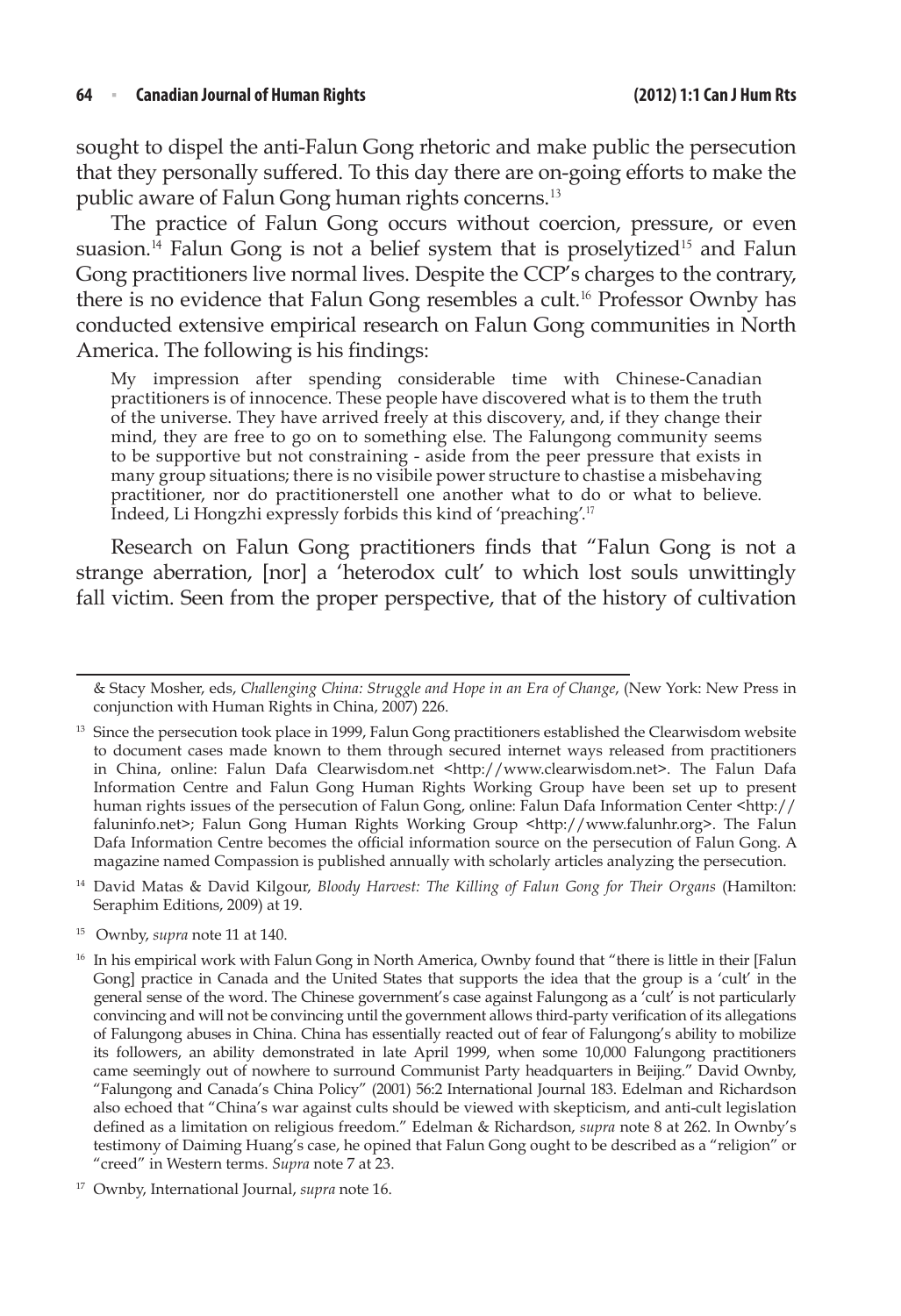and redemptive societies [in China], the practice of Falun Gong is completely comprehensible".<sup>18</sup>

Scholars typically view Falun Gong as having been a non-political group at its beginning, but tend to recognize that it has since undergone change and has become political.<sup>19</sup> James Tong sees this change as having been driven by a self‑defence instinct that developed as a result of the group having been demonized and inhumanly tortured.<sup>20</sup> The brutal suppression of Falun Gong was mainly due to its persistent popularity, $21$  and some practitioners even originated from the inner core and upper echelon of the CCP.<sup>22</sup> The CCP, and in particular President Jiang Zemin, perceived a series of related Falun Gong rallies as the most serious political challenge to the regime since the Tiananmen student movement in 1989, even though pro‑government critics of Falun Gong fall short of painting the group as subversive or dangerously out of control.<sup>23</sup> Scholars considered the widespread crackdown on Falun Gong to be reminiscent of the Cultural Revolution.<sup>24</sup> According to David Ownby, Falun Gong had no choice but to become political once the campaign of suppression began.<sup>25</sup>

The pursuit of human rights is not inherently a political pursuit, but this does not preclude using political means to seek justice and redress for human rights atrocities. Unfortunately, the human rights agenda is often undermined by being labelled as political. In the process of seeking justice and redress, the victims cannot avoid being involved in political processes, such as when they ask for government action to help stop the persecution or when they launch protests to bring public awareness to the persecution.

The persecution of Falun Gong was politicized at the start of 1999.<sup>26</sup> The critical turning point at which Falun Gong practitioners involuntarily became involved in politics occurred when the Chinese Communist regime started to defame and persecute the group in the late 1990s. The teaching of Falun Gong

- <sup>21</sup> Chang, *supra* note 11 at 29.
- <sup>22</sup> *Ibid* at 5.
- <sup>23</sup> Ownby*, supra* note 9 at 170.
- <sup>24</sup> Chang, *supra* note 11 at 10.

<sup>&</sup>lt;sup>18</sup> Ownby, *supra* note 11 at 127. See also ch 2, on "redemptive societies" in Chinese history.

<sup>19</sup> James W Tong, *Revenge of the Forbidden City: The Suppression of the Falun Gong in China, 1999‑2005* (New York: Oxford University Press, 2009) at 29.

<sup>20</sup> *Ibid*.

<sup>&</sup>lt;sup>25</sup> Ownby, *supra* note 11 at 170 & 221. Ownby explained the perceived definition of 'political' in mainland China, and the Falun Gong practitioners were merely demanding proper respect for their practice in their peaceful appeals.

<sup>26</sup> *Supra* note 4 (Affidavit of Clive Ansley at para 51). See also Sujian Guo, "The Party-State Relationship in Post-Mao China" (2001) 37:3 China Report 301; Bruce J Dickson, "The Future of China's Party-State" (2007) 106:701 Current History 243.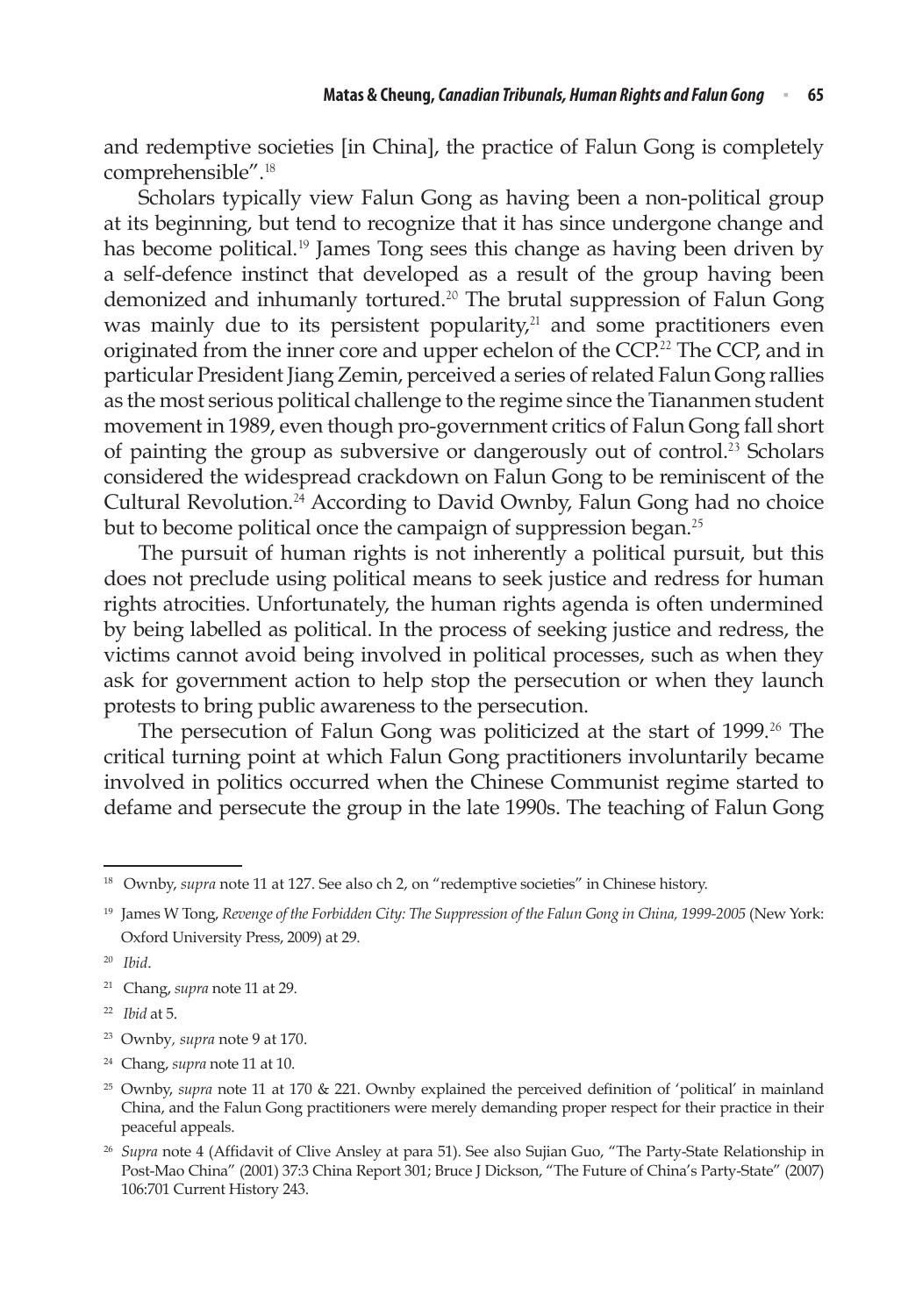#### **66**  <sup>n</sup> **Canadian Journal of Human Rights (2012) 1:1 Can J HumRts**

have been consistent since its origin in 1992<sup>27</sup> and the founder of Falun Gong, Li Hongzhi, denounced Falun Gong practitioners' involvement in a political movement prior to the persecution.<sup>28</sup> After the persecution of Falun Gong in China, he stated explicitly in his writings that "[the] cultivator's motive is to stop the persecution, and not to "get political" for the sake of gaining human political power".<sup>29</sup>

In response to the massive human rights violations, Falun Gong practitioners within and outside of China use a variety of means, including the setup of media networks and the invention of software to break through the internet blockage and censorship, in order to ensure that first-hand information concerning the persecution of Falun Gong is communicated to the outside world.<sup>30</sup> For example, the Epoch Times recently completed a structural analysis detailing the nature and history of the CCP which was published in a book entitled, "Nine Commentaries On The Communist Party".<sup>31</sup> The purpose of the analysis was to expose, among other things, the persistent persecutory mechanisms of the CCP that have been utilised to enforce the CCP's rule of China and are responsible for an estimated 60‑80 million unnatural deaths in campaigns including the Cultural Revolution and the Great Leap Forward. The Nine Commentaries has elicited over 100 million withdrawals from the CCP by Chinese citizens and others around the world who have lived through communism.<sup>32</sup> These are examples of the self-initiated efforts of Falun Gong practitioners around the world to stop the persecution of Falun Gong. Their

<sup>27</sup> Li Hongzhi's book *Zhuan Falun*, published in 1995 sets out the fundamental precepts of Falun Gong. The same essence of practice had been taught in earlier lectures which he had delivered.

<sup>28</sup> Li Hongzhi, "'Cultivation practice is not political' in Essentials for Further Advancement" (3 September 1996), online: Falun Dafa <http://www.falundafa.org/book/eng/jjyz49.htm>.

<sup>&</sup>lt;sup>29</sup> Li Hongzhi, "Further Remarks on 'Politics'" (21 February 2007), online: Clearwisdom <http://www. clearwisdom.net/html/articles/2007/2/21/82932.html>.

<sup>&</sup>lt;sup>30</sup> Ownby, *supra* note 11 at 200-211.

<sup>31</sup> The Epoch Times, *Nine Commentaries On The Communist Party*, (Taiwan: Yih Chyun Book Corp, 2004) at 193- 199.

<sup>&</sup>lt;sup>32</sup> Since the publication of this series, 100 million people have pledged to renounce their ties with the CCP. Helena Zhu, "100 Million Chinese Cut Ties With the Communist Party" *The Epoch Times* 27 August 2011), online: The Epoch Times <http://www.theepochtimes.com/n2/china-news/100-million-chinese-cut-tieswith-the-communist-party-60078.html >. This effort was initiated to help awaken those who have been manipulated into trusting in the CCP and hating Falun Gong to the reality of what the CCP is and what it has done to the Chinese people. Falun Gong practitioners feel that once the CCP's true nature is exposed to the world, the persecution will not be sustained (Personal communication from Joel Chipkar, spokesperson for Falun Dafa Association of Canada, to Maria Cheung, December 2011). See Jung Chang & Jon Halliday, *Mao, the Unknown Story*, (New York: Anchor Books, 2005). The authors state in their opening, "Mao Tse-Tung, who for decades held absolute power over the lives of one-quarter of the world's population, was responsible for well over 70 million deaths in peacetime, more than any other twentieth century leader."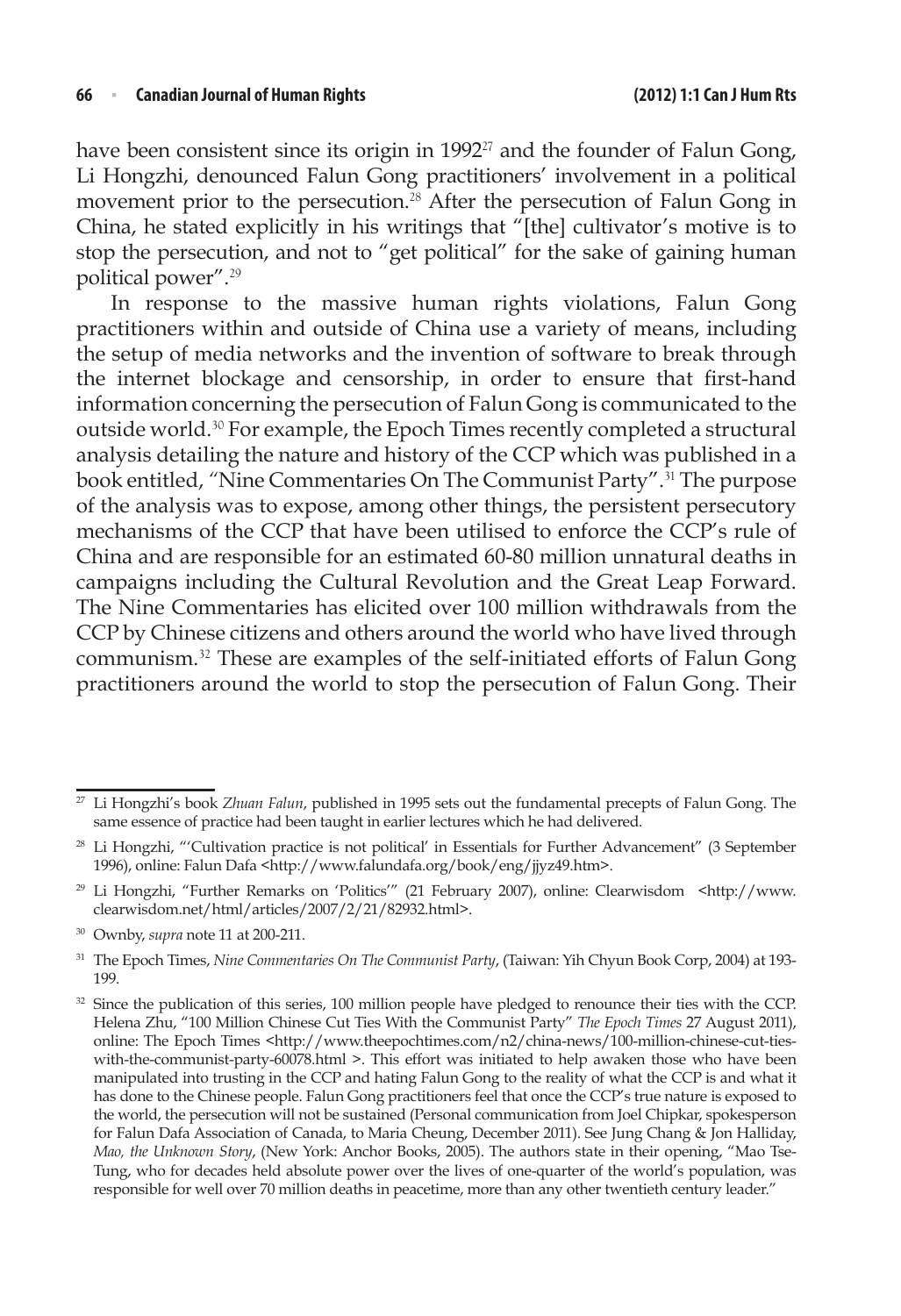goal is to stop the oppression and persecution and not to achieve political power or control.<sup>33</sup>

### **B. Party Control of the State**

It is impossible to understand the nature of Falun Gong persecution unless one is aware of the relationship between the CCP and the Government of China. In most cases, conceptually speaking, a political party and the organs of state are different; however, in China, the CCP cannot be separated or distinguished from government.<sup>34</sup> The CCP is, formally speaking, only a political party. It is not officially considered to be government or part of the state apparatus;<sup>35</sup> however, the CCP enjoys a monopoly of control over the Chinese government and utilizes the government for its purposes, including the oppression of its perceived principal rival, the Falun Gong movement.<sup>36</sup>

The CCP's control over the state originates from the parallel structures that it has installed. The organization of the CCP mirrors that of the Chinese government. For every state function there is an instructing CCP official or set of officials. The party structure holds sway over the state structure. The administration of the parallel party and state structures consists of different persons for each department or authority, except for the position at the top; the head of state is also the head of the CCP. Lower down the chain of command of the two parallel structures, state officials have functions within the CCP; however, with the exception of the head of state, state officials do not self-instruct.<sup>37</sup> All organizations are subject to the rule of the CCP.

<sup>36</sup> *Ibid* at para 12.

<sup>33</sup> *Supra* note 28. Chipkar aptly notes that "[t]he reason Falun Gong is seen as political is due to the label of 'political' being branded on Falun Gong by the CCP in an attempt to alienate and persecute Falun Gong at the start of the persecution. For 60 years, the CCP has been brainwashing Chinese people to believe that if anyone attacks the CCP, or criticizes the CCP, then they are against China and against the Chinese people. This in turn had created hyper-patriotic Chinese, who turn around and attack anybody whom the Regime labels as political, or anti-China. For example, in China, as Amnesty International tries to bring light to the suffering of Chinese citizens, it is seen as an "anti-China force" by the very peopleAmnesty International tries to help, because the CCP has labelled it political and anti-China." (Personal communication from Joel Chipkar to Maria Cheung, spokesperson for Falun Dafa Association of Canada [nd].) See also WebworldNews, "Falun Gong [Falun Dafa] -Misconceptions -Interview Part 2 of 2" online: youtube <http://www.youtube.com/ watch?v=Kd‑RxBbQ8eg>.

<sup>34</sup> Guo, *supra* note 26.

<sup>35</sup> *Supra* note 4 (Factum of the Appellant [FOA] at para 12).

<sup>&</sup>lt;sup>37</sup> *Ibid* (Evidence, Affidavit of Clive Ansley, 10 May 2009 at para 46). Mr. Ansley taught Chinese law at the University of Windsor, the University of British Columbia, and the Faculty of Law at Shanghai's Fudan University, where he still holds the title of Advising Professor. He has done extensive academic study of Chinese law and its systems. He is well-acquainted with the Chinese legal system, and spent 14 years living and working as a foreign lawyer in China, opening the first foreign law office in Shanghai in 1984. Mr. Ansley has presented information on the current state of the Chinese legal system to high-ranking Canadian officials, including Chief Justice Beverley McLachlin. He has provided evidence as an expert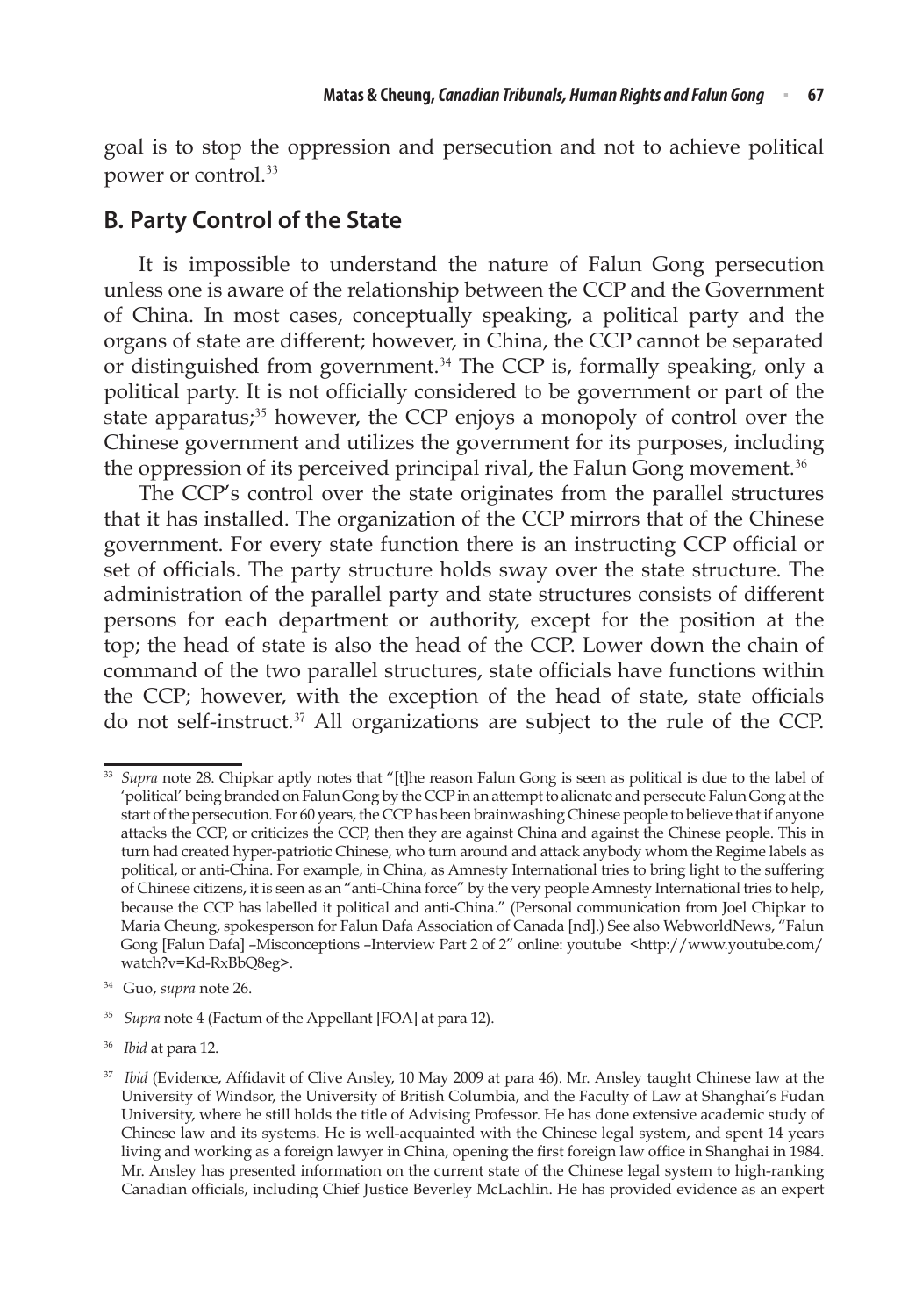Organizations are prohibited if they do not register with, and report to, the relevant governmental authorities. This requirement applies to professional organizations, social clubs, sports clubs, youth groups, religious groups, and any group whose members hold meetings.<sup>38</sup>

Because of the total control exercised by the CCP over the Chinese government, the party and state are essentially one and the same from a functional point of view. At every level of government it is the CCP officials who hold true power and the government officials merely act under their direction.<sup>39</sup> Through control of the state apparatus, the CCP has conducted its anti-human rights agenda, both nationally and internationally.<sup>40</sup> For instance, when Jiang Zemin was president of China, he was the head of the party-state chain of command as well as the CCP, and in these capacities he directed, controlled, supervised, authorized and condoned the campaign against Falun Gong practitioners.<sup>41</sup> Lower in the chain of command are provincial party and state officials. Bo Xilai, as former head of Liaoning Province, oversaw law enforcement and prison management, the operation of detention facilities and labour camps, and actions of the police and prison officials.<sup>42</sup> Under Bo's direct mastermind, many atrocities occurred.<sup>43</sup>

# **C. The 610 Office**

The CCP created the 610 Office to instruct the state apparatus on the persecution of those who practiced Falun Gong.<sup>44</sup> The Office takes its name from the date on which it was formed to prepare for the ban of the practice of Falun Gong in China: June 10, 1999. The 610 Office is an action arm or implementation apparatus of the CCP Political & Judicial Committee and is

- <sup>40</sup> *Supra* note 4;*Chang supra* note 11 at 10-16, 125.
- <sup>41</sup> *Supra* note 3 (Evidence, Statement of claim at para 21).

*Ibid* (Evidence, FOA at para 12).

witness on the Chinese legal system to a number of Canadian and foreign courts and tribunals.

<sup>38</sup> *Ibid* at para 47; B Michael Frolic, "*State-Led Civil Society*" in Timothy Brook & B Michael Frolic, eds, *Civil Society in China*, (Armonk, NY: ME Sharpe, 1997) 46 at 57.

<sup>39</sup> Guo, *supra* note 26 at 301; *supra* note 4, Affidavit of Clive Ansley at para 51.

<sup>42</sup> *Supra* note 4 (Evidence, FOA at para 34); see the diagram of the chain of command documented by World Organization Investigating the Persecution of Falun Gong (WOIPFG), *"*Schematic of the "610 Office" Network" (22 Aug. 2004), online: WOIPFG <http://www.zhuichaguoji.org/en/sites/zhuichaguoji.org. en/files/record/2004/08/33-en\_33.pdf>. See also Chang, *supra* note 11 at 29, where she wrote that women are particularly singled out for torture in forced labour camps. In a Liaoning labour camp, it was alleged that "women were stripped naked and thrown to prison cells with violent male criminals who were encouraged to rape and abuse them."

<sup>44</sup> Chang, *supra* note 11; *supra* note 4 (FOA at para 30).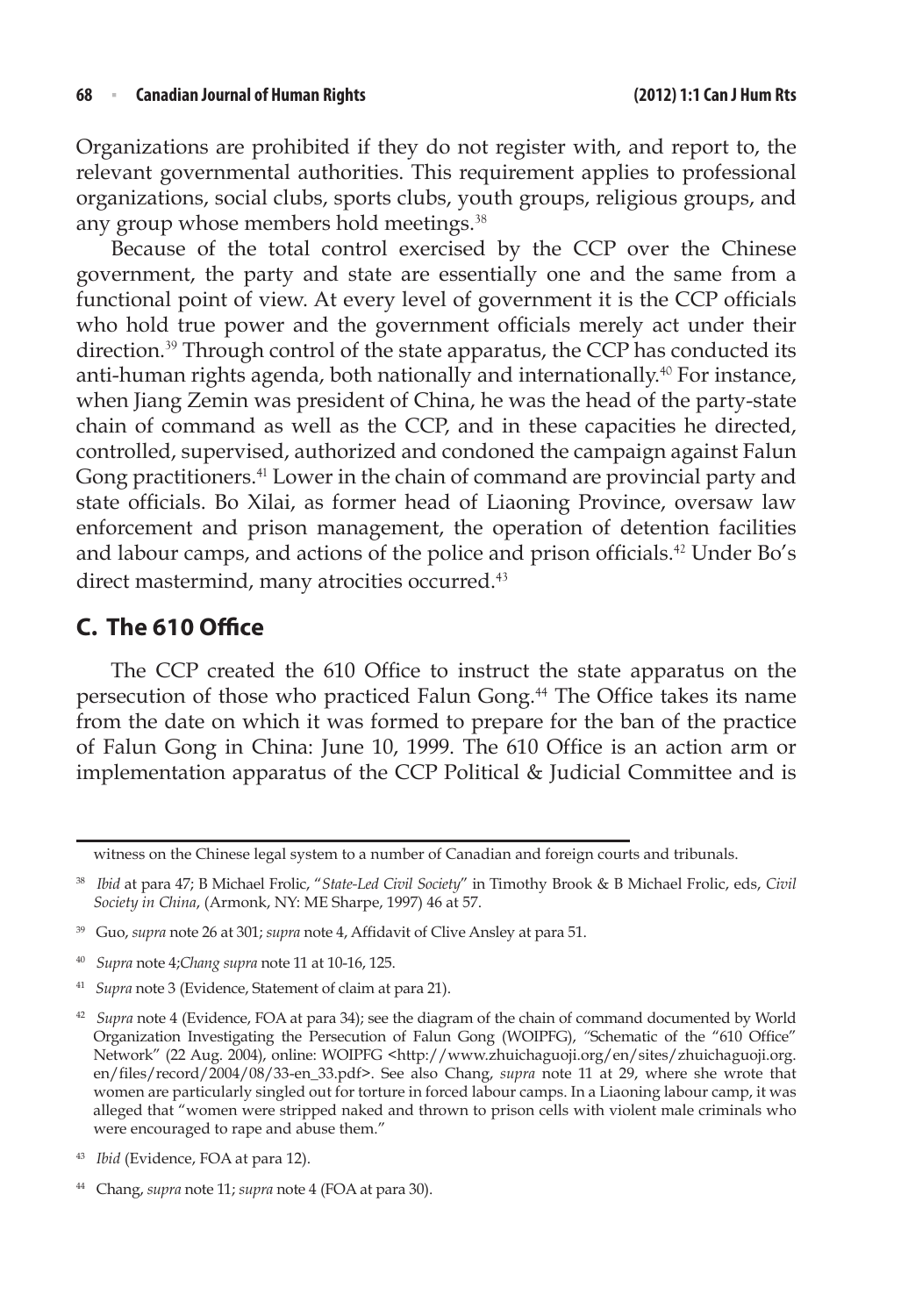under the Committee's control. The Office is the vehicle through which the Committee carries out its directive to eradicate Falun Gong.<sup>45</sup>

The responsibilities of the 610 Office include coordination, information collection and strategy analysis.<sup>46</sup> Regional and local 610 Offices have been established beneath the Central Committee's 610 Office at both the provincial and municipal level. The 610 Office was created by Jiang Zemin in his capacity as head of the CCP. It is solely a party structure and has no formal legal basis.<sup>47</sup> In fact, the party gives the 610 Office authority to ignore or violate the law. For example, the CCP decrees that "when any Falun Gong practitioner dies during interrogation, there is to be no punishment for the interrogators."<sup>48</sup>

The Central Political & Judicial Committee of the Party issues orders that are carried out by subordinate levels down to the level of neighbourhood offices and township governments.<sup>49</sup> As a result, the 610 Office directs every level of the government to join in persecuting Falun Gong. Large sums of money are spent to encourage Chinese citizens to spy on Falun Gong practitioners in their communities and report them to police. In 2003 the Central Committee and 610 Office provided funding to all community administrative offices to hire security staff whose sole responsibility was to monitor Falun Gong practitioners in the community and distribute reward notices for reporting practitioners to the police. Citizens in both rural and urban areas across China receive between 500 to 1,000 yuan (USD \$60-120) for their reports.<sup>50</sup> The 610

<sup>45</sup> *Supra* note 3 (Statement of Claim at para 26); WOIPFG, *"*Investigative Report on the "610 Office" " (1 February, 2011), online: World Organization Investigating the Persecution of Falun Gong <http://www. zhuichaguoji.org/en/node/197>.

<sup>46</sup> WOIPFG, *ibid*; *supra* note 4 (FOA at para 30).

<sup>47</sup> *Supra* note 4 (Evidence, Appeal Book, Affidavit of Guoting Guo, 4 June 2007 at paras 38, 39). Mr. Guoting Guo was a law professor at Wuhan University and at the Shanghai Maritime University. He has authored books and articles on Chinese and international law. He practiced law at all levels of the Chinese Court system for 21 years until 2005 and has been recognized in international publications as the number one maritime lawyer in China. Mr. Guo defended Falun Gong practitioners from 2003 to 2005. As a result, Mr. Guo's licence to practice law was suspended. He was placed under house arrest, until he was allowed to leave China. Mr. Guo's first person experience illustrated that lawyers themselves may be persecuted for doing their job in defending clients who practice Falun Gong.

<sup>48</sup> *Ibid* (Evidence, Appeal Book, Affidavit of Guoting Guo, 4 June 2007 at para 36); (Affidavit of Clive Ansley at para 72).

<sup>49</sup> *Ibid* (Evidence, Affidavit of Han Guangsheng at para 39). Han Guangsheng had held the positions of Deputy Chief of Shenyang City Public Security Bureau (1982-1996), and Chief of Shenyang City Judicial Bureau (1996-2001). Mr. Han concurrently held the positions of being an Honourary Chairman of Shenyang City Lawyers' Association, and Secretary General of the CCP Committee of Shenyang City Judicial Bureau. Han's various leading positions, held at the time when the persecution of Falun Gong started, granted him insight into interrelations between the agencies in regards to the coordinated efforts at persecution.

<sup>50</sup> WOIPOFG, "Investigative Report: How Jiang Zemin's Regime Appropriated China's Capital and Foreign Investment Funds to Persecute Falun Gong" (7 May 2005), online: WOIPFG <http://www.zhuichaguoji. org/en/node/146 >.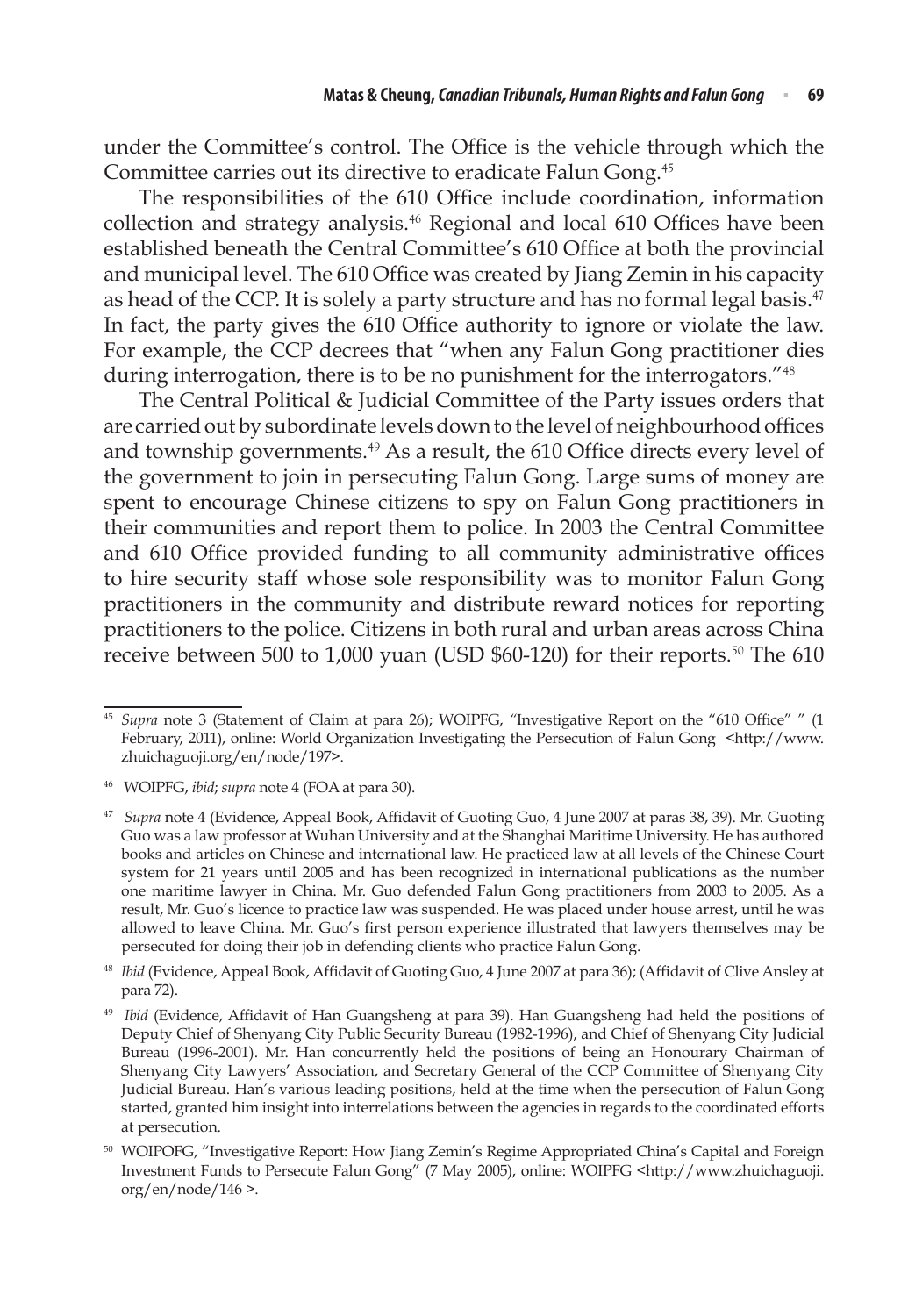Office is both the embodiment of, and the enabling force behind, a unique form of persecution that, today, exists only in China. The manner in which the persecution is perpetrated is little understood in foreign judicial contexts. Understanding the apparatus of persecution at its source in China is necessary in order to understand how the persecution spreads beyond its borders.

# **D. Persecution of Falun Gong**

The official People's Republic of China discourse of the early 1990s supported Falun Gong as a form of qigong, a meditative practice, and endorsed certain aspects of the practice, including qigong's teachings of understanding and energy healing.<sup>51</sup> Falun Gong, the practice of which entails certain physical exercise, was encouraged by the more practical in the CCP because of the cost savings that such an exercise regime generated for the health system.<sup>52</sup> Nevertheless, by the mid-1990s, with the considerable growth of the Falun Gong community to 70-100 million practitioners, the ideological guardians of the CCP asserted control.<sup>53</sup> Since Falun Gong practitioners had dissolved their formal structure as a registered society in  $1996$ <sup>54</sup> instances of intentional defamation and harassment against Falun Gong and its practitioners were increasingly instigated by state-sanctioned organizations. Examples of this anti-Falun Gong attitude and behaviour included incitement to hatred via the state's media, the banning of Falun Gong book publication, and harassment of practitioners from 1996 to 1999.<sup>55</sup> Dominant CCP discourse changed dramatically following the peaceful appeal of approximately 10,000 Falun Gong practitioners in Beijing who gathered to petition against incipient persecution.<sup>56</sup> Although this mass appeal was constitutional and was, in fact, not an organized act, the state-controlled media in China nonetheless identified the event as a political act. $57$  The CCP banned the practice of Falun Gong on June 10, 1999. Various state organs followed suit in July 1999.<sup>58</sup>

<sup>51</sup> David Ownby, "A History for Falun Gong: Popular Religion and the Chinese State Since the Ming Dynasty" (2003) 6:2 Nova Religio 223.

<sup>52</sup> Chang, *supra* note 11 at 3-4.

<sup>53</sup> *Supra* note 9.

<sup>54</sup> Ownby*, supra* note 11 at 167.

<sup>55</sup> "Falun Gong: Timeline" (May 17 2008), online: Falun Dafa Information Centre <http://www.faluninfo. net/topic/24/>. See also Ownby, *supra* note 11 at 167-69.

<sup>56</sup> Chang, s*upra* note 11, ch 1, 4.

<sup>57</sup> Bryan Edelman & James T Richardson, "Falun Gong and the Law: Development of Legal Social Control in China" (2003) 6:2 Nova Religio 312 at 313. See also Chang, *supra* note 11 at 11.

<sup>58</sup> Falun Dafa Information Centre, *supra* note 13.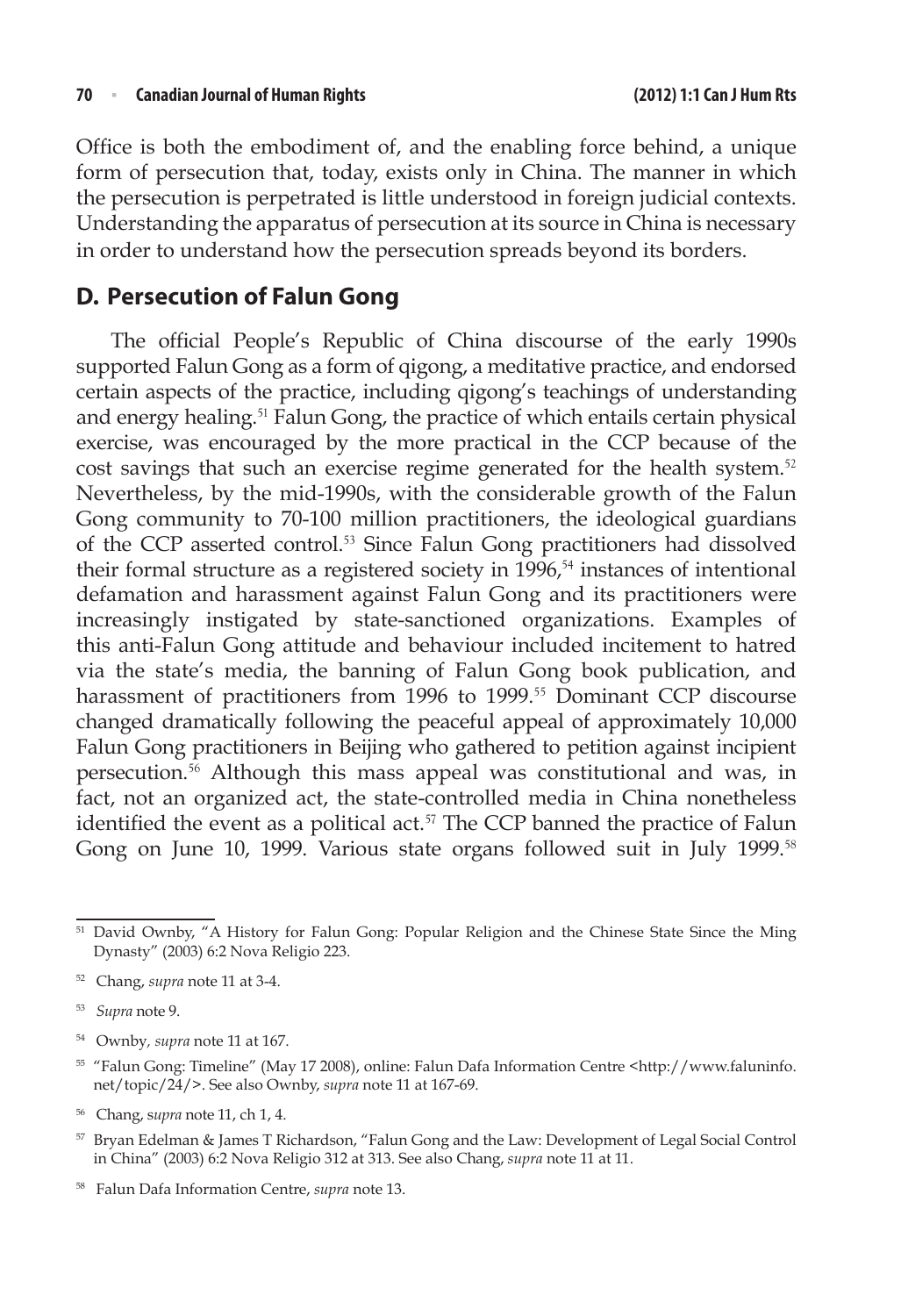Since the crackdown on Falun Gong began, the CCP, supported by its singlevoice media machinery, has used language such as "evil cult", "anti-science", and "undermining national security" to describe Falun Gong.<sup>59</sup> Falun Gong has been and is continuing to be demonized and defamed on a national and international scale.<sup>60</sup> The CCP and its state-controlled media use their power to create and dispense "knowledge" that both obscures or denies, for everyone else, the real first-hand interactional knowledge of Falun Gong and its practitioners, and also silences the voices of the practitioners themselves. Falun Gong practitioners are portrayed and objectified by the media in very derogatory terms that alienate them from the larger community. The regime accuses practitioners of Falun Gong of being political and of having ulterior motives when they attempt to convey the reality of their oppression.<sup>61</sup> Devious use of language such as 'evil cult' plays an important role in this domination of power relations.<sup>62</sup> The Falun Gong community is politicized and criminalized by the government, while marginalized and silenced by the general public. The CCP succeeds in an exclusionary persecution by using discursive dividing practices that "involves a system of differentiation" to objectify Falun Gong practitioners by using derogatory descriptions which alienate them from the larger community. $63$  By portraying Falun Gong as dangerous, the regime undermines public support for the group. Under state‑induced fear, employers, family members, and the community exert pressure on Falun Gong practitioners to give up their practice, even though they can witness its physical and mental benefits. The general public is afraid to talk about Falun Gong; the entire topic has become taboo.<sup>64</sup>

Since the banning, Falun Gong practitioners have been arrested and told to recant and denounce their beliefs. If they refuse, practitioners are tortured in order to force them to do so. According to a United Nations report, Falun Gong practitioners accounted for two thirds of the victims of torture in China in 2005. $\overline{65}$ 

<sup>59</sup> Chang, *supra* 11, ch 4. In Edelman & Richardson, *supra* note 8 at 66, the authors postulate that "the Chinese Communist Party has also become more sensitive to international criticisms concerning China's human rights record. In this context, the anti‑cult movement and its ideology have served as useful tools, helping efforts by the party to try to maintain a delicate balance and create the illusion that the rule-of-law has been upheld, even as actions in violation of international customary law are being taken against the Falun Gong."

<sup>60</sup> Chang, s*upra* note 11 at 16-19.

<sup>61</sup> *Ibid*.

<sup>62</sup> Ownby, *supra* note 11 at 176.

<sup>&</sup>lt;sup>63</sup> Michel Foucault, *The Archaeology of Knowledge and the Discourse of Language*, translated by AM Sheridan Smith (New York: Pantheon Books, 1972) at 50. See also L Graham, "Discourse Analysis and the Critical Use of Foucault" (Paper delivered at the Australian Association for Research in Education Annual Conference, 27 November-1 December 2005), [unpublished]. The author expands the concept of discursive dividing practice.

<sup>64</sup> Ownby, *supra* note 11.

<sup>65</sup> Manfred Nowak, *Report of the Special Rapporteur on torture and other cruel, inhuman or degrading treatment or*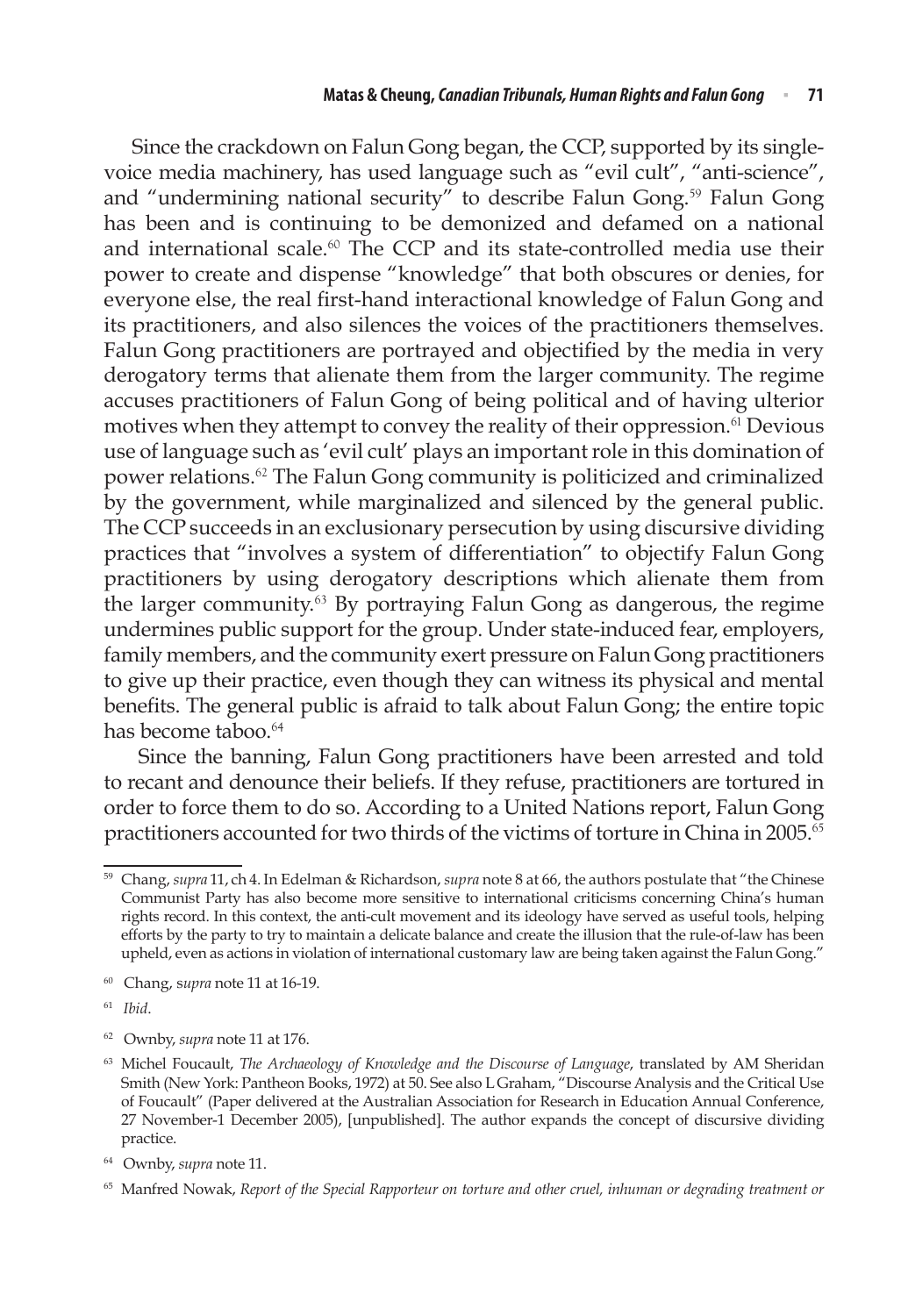An estimated 450,000 to one million Falun Gong practitioners are held at any given time in forced labour camps or long-term detention facilities.<sup>66</sup> Torture of Falun Gong practitioners includes severe beatings, deprivation of food, sleep, hygiene, rape and forced injection of nerve-damaging psychiatric drugs.<sup>67</sup> The Falun Gong community has documented over 3,400 deaths that resulted from such torture.<sup>68</sup> In addition to these instances of torture and death arising out of the persecution of Falun Gong practitioners, there have been reports that, beginning in 2001, there have been cases where practitioners' vital organs were harvested for transplants.<sup>69</sup>

The CCP's discursive dividing practices have confused many people who want to understand the persecution of Falun Gong. Reliability of information sources has been identified as a problem in the study of Falun Gong. The principle reason for this is the lack of transparency of Chinese government documents, most of which are regarded as state secrets.<sup>70</sup> Internet censorship and social media blockage are used to suppress the voices of citizens in order to achieve harmony. The Canadian Embassy in Beijing recently experienced this censorship when it posted the Canadian Federal Court ruling on the extradition of Lai Changxing, a high profile Chinese fugitive accused of masterminding a massive smuggling ring in China in the 1990s. The Embassy posted the ruling using a local social media tool named Weibo; the posting was taken off within minutes.<sup>71</sup>

It is not uncommon to find polarized documentation between the reports of official Chinese sources and those of Falun Gong. This gap poses difficulties for scholars and journalists and results in conflicting interpretations. Recent research on Falun Gong found that the reports of the Chinese government are mostly inconsistent and adversarial.<sup>72</sup> One of the greatest discrepancies

<sup>70</sup> *Supra* note 19 at 26.

*punishment*, *Mission to China*, UNECOSOCOR , 66th Sess, UN Doc E/CN 4/2006/6/Add 6 (2006) at para 42.

<sup>66</sup> Falun Dafa Information Centre, *2010 Annual Report of Falun Gong,* online: Falun Dafa Information Centre <http://faluninfo.net/article/909/?cid=162>. See also Chang, *supra* note 11 at 24-25. In the year 2004 when Chang's book was published, the estimation was 100,000 Falun Gong practitioners were either arrested or jailed. Among these, 1000 were confined to mental hospitals and 20,000 were sent to labour camps without trial.

<sup>67</sup> Human Rights Watch and Geneva Initiative on Psychiatry, *Dangerous minds: Political psychiatry in China today and its origins in the Mao era,* (United States of America: Human Rights Watch, August 2002), online: Human Rights Watch <http://www.hrw.org/en/reports/2002/08/13/dangerous-minds>.

<sup>68</sup> "Gruesome death toll - 3427 confirmed dead: Tens of Thousands More to be Confirmed" (23 March 2011), online: Clearwisdom <http://clearwisdom.net/emh/special\_column/death\_cases/index.html>.

<sup>69</sup> *Supra* note 14.

<sup>71</sup> Mark Mackinnon, "Canadian embassy's posting on Lai Changxing taken off Chinese site" (August 5, 2011), online: The Globe and Mail <http://www.theglobeandmail.com/news/world/asia-pacific/ canadian-embassys-posting-on-lai-changxing-taken-off-chinese-site/article2121704/>.

<sup>72</sup> *Supra* note 19 at 27‑29; Ownby, *supra* note 11 at 163 & 195.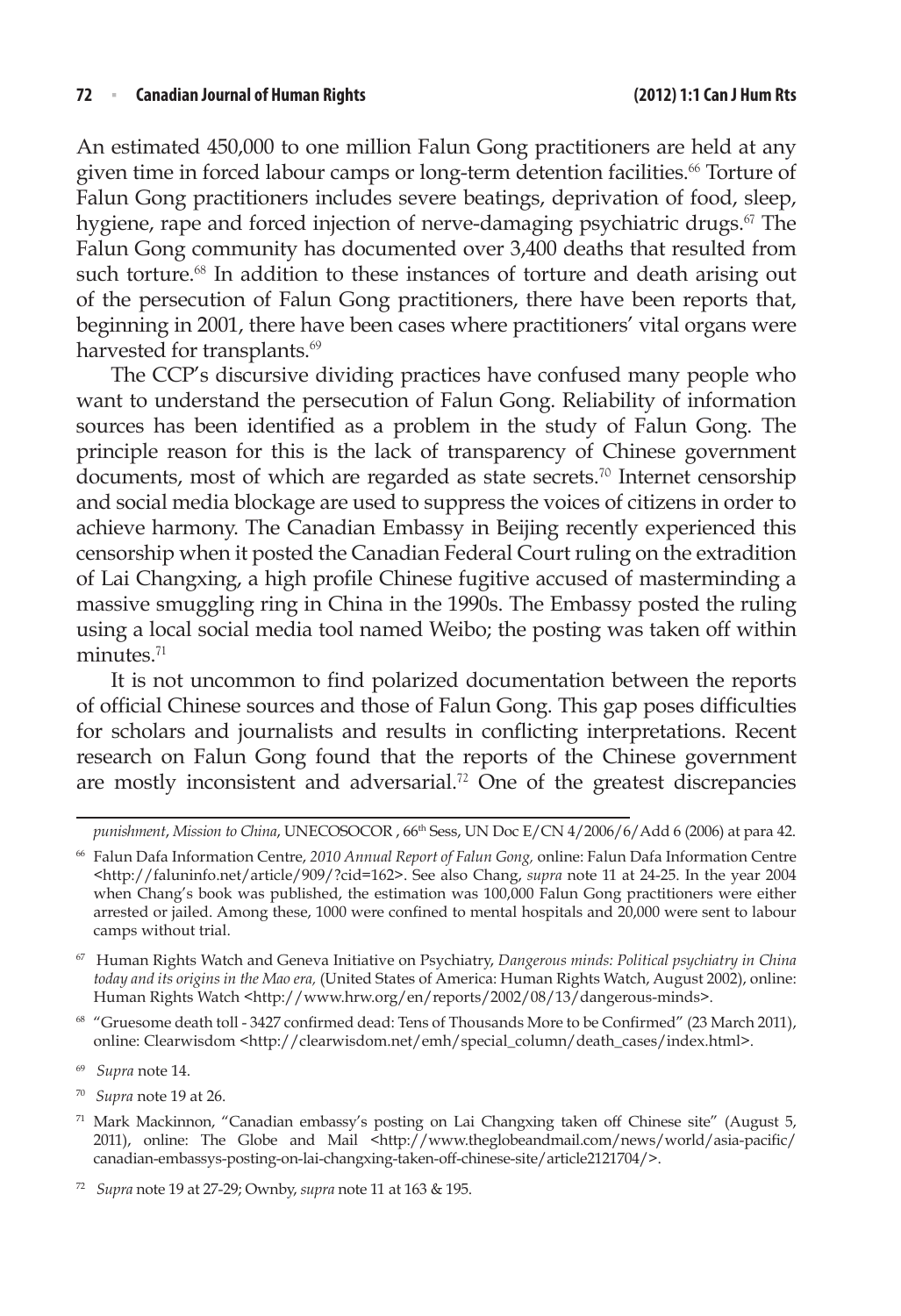lies in the government coercion and suppression of the Falun Gong practice in China.<sup>73</sup> The Chinese government has consistently refused to allow third party verification of abuses and tortures claimed by Falun Gong practitioners.<sup>74</sup> David Ownby finds that Falun Gong sources are more convincing and credible – while acknowledging the difficulty with verifying the sources.<sup>75</sup> James Tong questioned the reliability of Falun Gong sources claiming that some of the third party reports from Falun Gong cannot be easily verified.<sup>76</sup> The better position to take is that the reports of the Falun Gong are to be preferred to that of the CCP. According to prominent authors such as Ownby, Edelman and Richardson, Falun Gong practitioners have no political goals other than ending the persecution against them, but the CCP instigates the persecution in order to stifle its perceived opposition. It is, therefore, clear where the benefit of the doubt should lie when it comes to polarized, opposing accounts of the persecution. The Falun Gong practitioners have little to gain from falsifying accounts of persecution while the CCP has everything to gain by denying them. Moreover, this pattern of persecutory propaganda has been seen before – in Nazi Germany. It is logical that such a regime would cover up mass human rights violations with the use of propaganda as the foremost strategy to justify and camouflage its crimes.<sup>77</sup> Likewise, in the case of Falun Gong, the brutal nature of the Chinese regime's treatment of Falun Gong practitioners can be supported only through demonizing and defaming discourses on Falun Gong.

### **E. The Extension of the Persecution of Falun Gong into Canada**

The suppression of Falun Gong does not stop at the boundaries of Mainland China. Mainstream overseas Chinese media and websites replicate the dominant and official Chinese discourse, thus perpetuating and extending the persecution of Falun Gong in countries such as Canada, where this has been frequently documented.<sup>78</sup> There have been many reports of harassment, intimidation, hate incitement, and physical assault against Falun Gong practitioners and their supporters, the most extreme incident involving

<sup>73</sup> Ownby, *ibid* at 163; Ownby's testimony, *supra* note 16 at 30.

<sup>74</sup> Ownby, *ibid* at 162.

<sup>75</sup> *Ibid* at 162‑163 & 195.

<sup>76</sup> *Supra* note 19 at 28.

<sup>77</sup> Ownby, *supra* note 11; Maria H. Chang, *supra* note 11 at 128. Chang points out that 99% of trials in China bring a guilty verdict. Most trials are closed to the public, with some being held in secret. The judicial process was prejudiced against Falun Gong practitioners from the outset, and they are unfairly tried*.*

<sup>78 &</sup>quot;Summary and sample list of Chinese officials' violations of civil rights, laws, and sovereignty in Canada" (28 Oct 2003), online: Clearwisdom, <http://www.clearwisdom.net/html/articles/2003/9/28/40779. html>.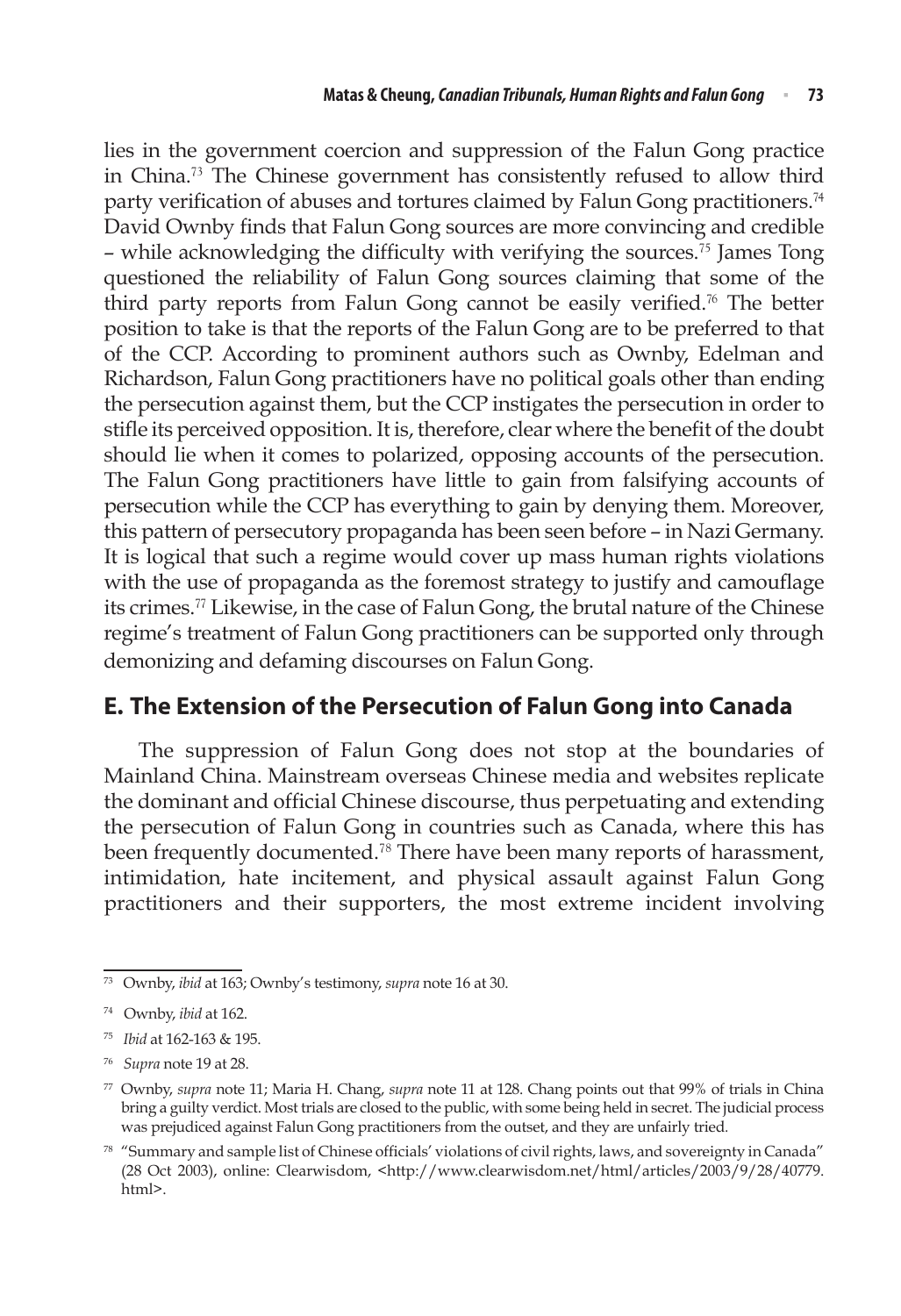a practitioner held at gunpoint.<sup>79</sup> Chinese consulates spread defamatory materials to the Canadian public and politicians and exert pressure on officials, politicians, businesses and communities to withdraw support from Falun Gong practitioners.<sup>80</sup> Repeated incidents have caused concern over personal and national security in Canada. Chinese media in Canada convey anti-Falun Gong sentiment with its persistent defamation and distorted portrayal of Falun Gong which may mislead the Canadian public and disguise the persecution.

Mainstream overseas Chinese media and websites closely connected to Mainland China also replicate this official discourse.<sup>81</sup> Although people have free access to information in Canada, new Chinese immigrants usually rely on the Chinese media because of its language and their familiarity with its style. Many Chinese immigrants who have come from China have been indoctrinated to believe that the non-Chinese media is hostile to China and they are, therefore, not open to alternative sources of information.<sup>82</sup> This makes it ever more likely that the anti-Falun Gong rhetoric will be heard and absorbed by Chinese immigrants even after they have arrived in Canada.

Another factor which enables the persecution of Falun Gong beyond China's borders is fear of the consequences which might follow opposition to the persecution. Communist government-induced fear is prevalent among Chinese immigrants. Even though they may not support the persecution, many remain silent because they fear repercussions to themselves, their families and relatives back home in China. Gillis reports that Chinese-Canadians from persecuted minority groups in China, such as Falun Gong, say they are monitored and intimidated by Chinese spies and live in fear of the possible effects of voicing their concerns:

Several Chinese expatriates who had last week recounted harrowing tales of threats and intimidation asked not to be identified in Maclean's for fear of reprisals against relatives they left behind. Others worried about their own safety...Nearly all agreed that Canadians need to be better informed about the espionage going on inside their own borders.<sup>83</sup>

<sup>79</sup> "Falun Gong protester attacked" (4 August, 2007) *The Vancouver Sun*, online: The Vancouver Sun, <http://www.canada.com/vancouversun/news/westcoastnews/story.html?id=481ddcec-01d9-417f-86bc-a704e7dcaf06>.

<sup>80</sup> Doug Beazley, "Chinese accused of slander" *The Edmonton Sun* (24 June, 2005), online: The Edmonton Sun <http://wwrn.org/articles/17547/?&place=canada&section=falun-gong>.

<sup>81</sup> *Supra* note 6 (Factum of the Appellant at 1.8). The *La Presses Chinoise* in Quebec published a series of libellous attacks on Falun Gong practitioners in November & December, 2001, and February, 2002.

<sup>82</sup> M Cheung & M Lo, "Spirituality, Human Rights and Social Work: Falun Gong as an Example" (Paper delivered at the Human Rights in a Diverse Community, Social Work National Conference, 23-25 May 2008), [unpublished].

<sup>83</sup> Charlie Gillis, "Beijing is Always Watching" *Maclean's* (14 May 2007), online: Macleans.ca <http://www. macleans.ca/article.jsp?content=20070514\_105173\_105173>.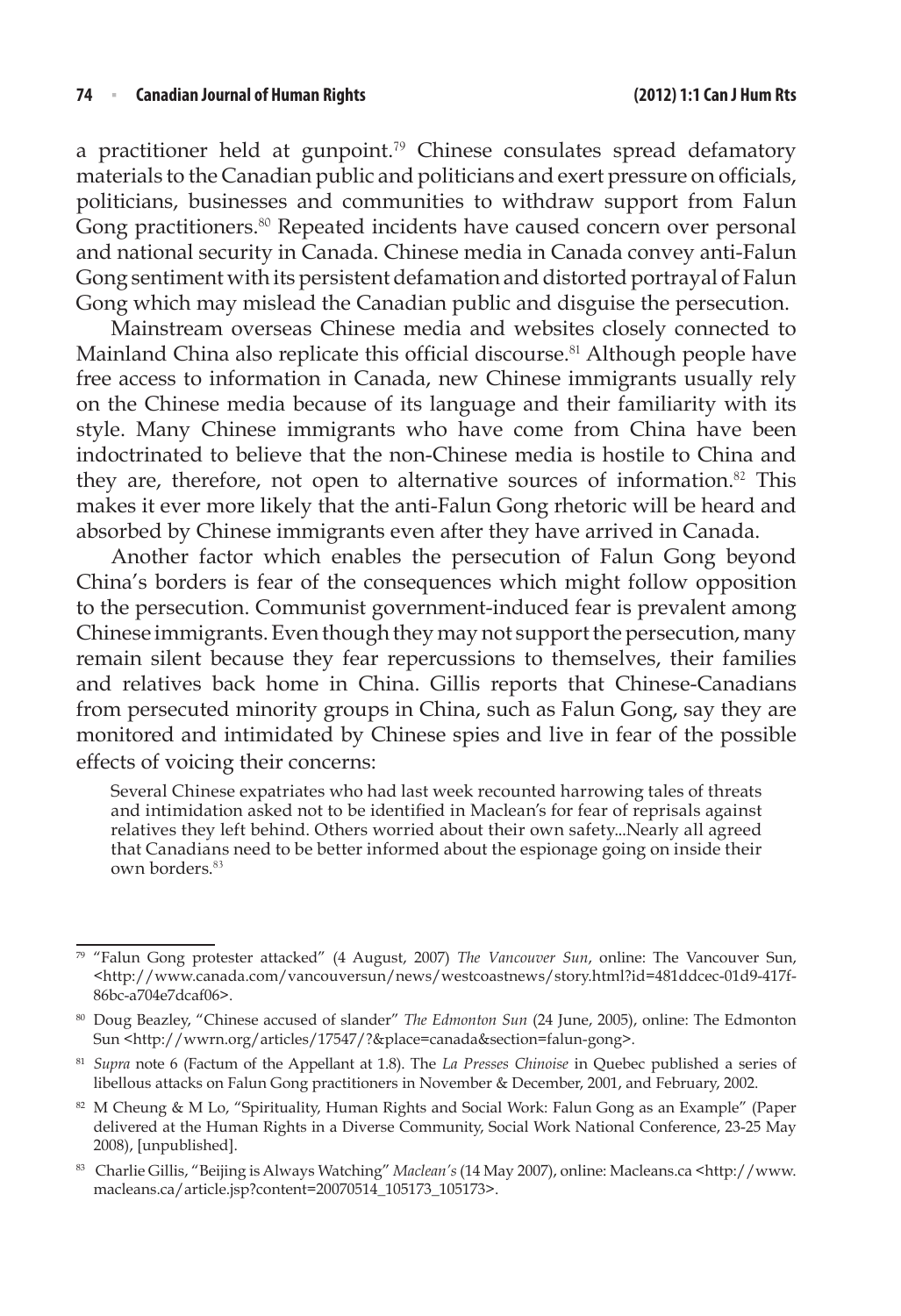The extension of the persecution of Falun Gong beyond the Chinese border is not only experienced by practitioners in Canada. The persecution is extended outside China via the Chinese Consulate in different countries. One recent example of such interference by the Chinese Consulate occurred in Indonesia. The Chinese embassy in Jakarta sent a stern letter to Indonesia's government demanding that a radio station run by the Falun Gong community be shut down because some of its broadcasts were hostile towards the CCP.<sup>84</sup>

The Falun Gong practitioners' experiences of interference from the Chinese Communist regime have been confirmed by Chen Yonglin, the highest ranking official who had defected from the Chinese embassy in Australia. In his affidavit to the Supreme Court of British Columbia, Mr. Chen revealed that the Chinese regime's mandate for all Chinese embassies and consulates worldwide is to control the Chinese media in order to influence public opinion. He said, '[t]he control of the overseas Chinese community has been a consistent strategic objective of the Chinese Communist Party so as to penetrate into the mainstream of the host country. It's not just in Australia. It is done this way in other countries like the U.S. and Canada, too<sup>'85</sup> He remarked that, 'the 'War on Falun Gong' constitutes more than half the total work of the typical Chinese mission.<sup>86</sup> Opposing Falun Gong is the top priority of all Chinese Embassies and Consulates today."<sup>87</sup> He further stated, "Standard practice requires that a senior diplomatic official, often the Consul General himself, must always write letters to the political figures responsible, and to local newspapers, opposing every public event or move hosted by Falun Gong practitioners in the host country."<sup>88</sup>

### **F. The Need For Redress**

The crackdown on Falun Gong has violated the rule of law in China.<sup>89</sup> The persecution of Falun Gong in China violates the Universal Declaration of

<sup>88</sup> *Ibid* at para 24.

<sup>84</sup> Andrew Higgins, "China seeks to silence dissent overseas" (14 July 2011) The Washington Post, online: The Washington Post <http://www.washingtonpost.com/world/asia-pacific/china-pressures-indonesia-tosilence-dissent-from-falun-gong followers/2011/07/14/gIQAwkxNxI\_story.html>.

<sup>85</sup> *Vancouver (City) v Zhang*, 2009 BCSC 84 (Evidence, Affidavit of Chen Yonglin, 20 June 2008 at para 19). Before Chen's defection, he was the consul for political affairs in the Chinese consulate in Australia, who was responsible for monitoring Chinese political dissidents, and in particular, Falun Gong practitioners.

<sup>86</sup> *Ibid* at para 29.

<sup>87</sup> *Ibid* at para 30.

<sup>89</sup> Edelman & Richardson, *supra* note 8. See also Ronald C Keith & Zhiqiu Lin, "The '*Falun Gong* Problem': Politics and the Struggle for the Rule of Law in China" (2003) 175 The China Quarterly 623 at 624.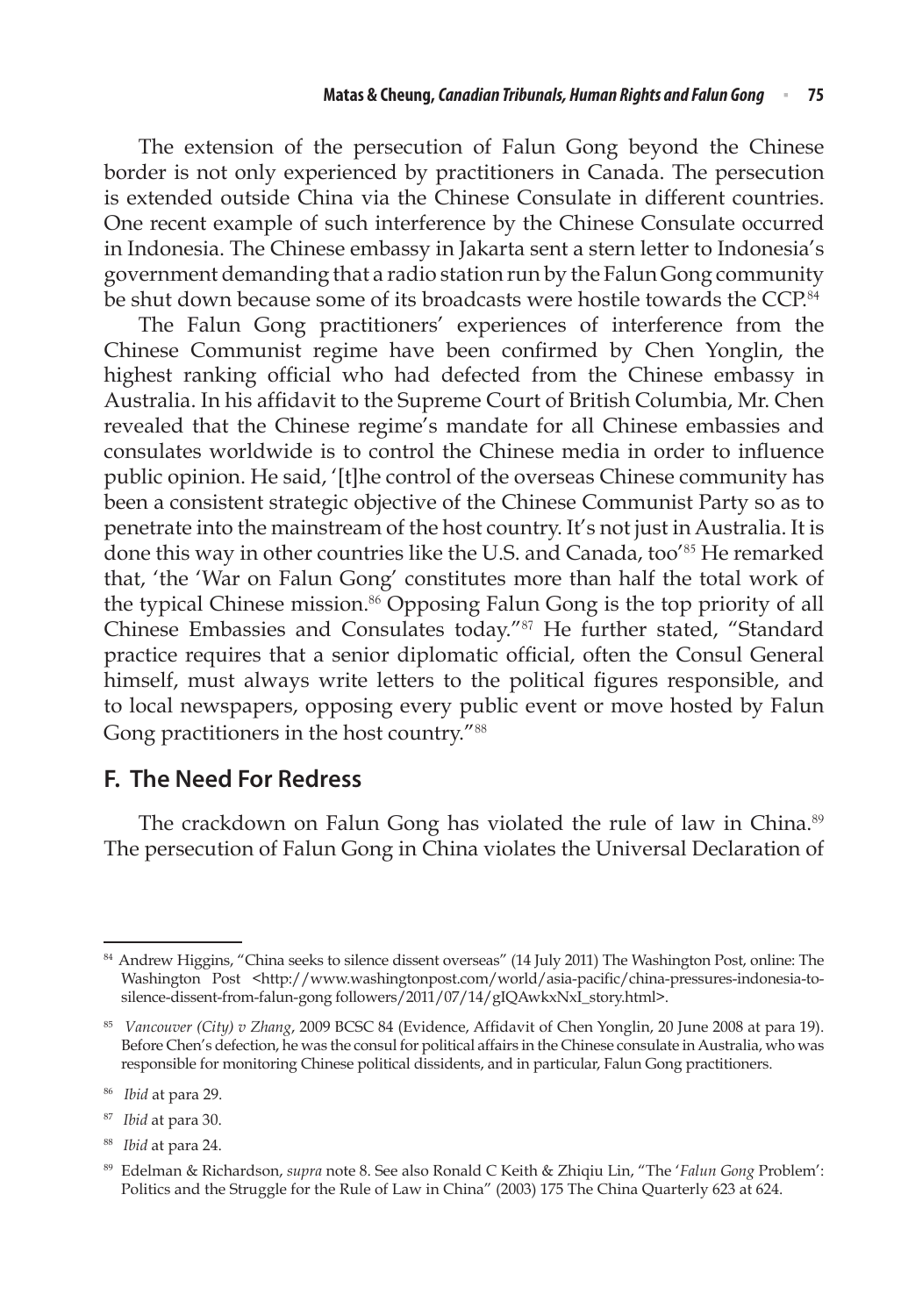#### **76**  <sup>n</sup> **Canadian Journal of Human Rights (2012) 1:1 Can J HumRts**

Human Rights articles on torture<sup>90</sup>, due process of law<sup>91</sup>, freedom of religion and belief<sup>92</sup> and freedom of assembly and association.<sup>93</sup> The banning of Falun Gong contradicts the Constitution of China, which states that "[c]itizens of the People's Republic of China enjoy freedom of speech, of the press, of assembly, of association, of procession and of demonstration."<sup>94</sup> The Constitution also states:

[Chinese citizens] enjoy freedom of religious belief. No state organ, public organization or individual may compel citizens to believe in, or not to believe in, any religion; nor may they discriminate against citizens who believe in, or do not believe in, any religion.<sup>95</sup>

However, this is qualified with some exceptions by the passage which immediately follows it:

The state protects normal religious activities. No one may make use of religion to engage in activities that disrupt public order, impair the health of citizens or interfere with the educational system of the state. Religious bodies and religious affairs are not subject to any foreign domination.

There is no evidence to justify the application of any of these exceptions to the practice of Falun Gong.<sup>96</sup>

The United Nations Special Rapporteur on freedom of religion or belief, Asma Jahangir, in December 2006, wrote:

[T]he Special Rapporteur follows the approach of interpreting the scope of application for freedom of religion or belief in a large sense, bearing in mind that manifestations of this freedom may be subject to such limitations as are prescribed by law and are necessary to protect public safety, order, health, or morals or the fundamental rights and freedoms of others. Rosalyn Higgins, who is currently President of the International Court of Justice and was a member of the Human Rights Committee when its general comment No. 22 was drafted,

<sup>94</sup> *Xianfa* [Constitution of the People's Republic of China] art 35 (1982).

<sup>95</sup> *Ibid*, art 36.

<sup>90</sup> General Assembly of United Nations, *Universal Declaration of Human Rights,* GA Res 217 (III), UNGAOR 3d Sess, Supp No 13, UN Doc A/810 (1948).

<sup>91</sup> *Ibid*, arts 9-11.

<sup>92</sup> *Ibid*, art 18.

<sup>93</sup> *Ibid*, art 20. See also Janice Casil, "Falun Gong and China's Human Rights Violations" (2004) 16:2 Peace Review 225 at 226.

<sup>96</sup> *Ibid*. Falun Gong practitioners have been law-abiding citizens and the practice of Falun Gong is indigenous to Chinese traditional beliefs. There was no foreign influence at the outset of the persecution. Substantial data has been reported on the health benefits of Falun Gong before and after the persecution of Falun Gong. See e.g. He Mai, *Falun Gong and Health Benefits – Part I* (5 March 2011), online: Falun Dafa Clearwisdom <http://clearwisdom.net/html/articles/2011/3/5/123614.html>; He Mai, *Falun Gong and Health Benefits – Part II* (8 March 2011), online: Falun Dafa Clearwisdom <http://www.clearwisdom. net/html/articles/2011/3/8/123681.html>; *1998 Health Survey of Harbin Falun Gong Practitioners* (24 June 2011), online: Falun Dafa Clearwisdom <http://clearwisdom.net/html/articles/2011/6/24/126228. html>.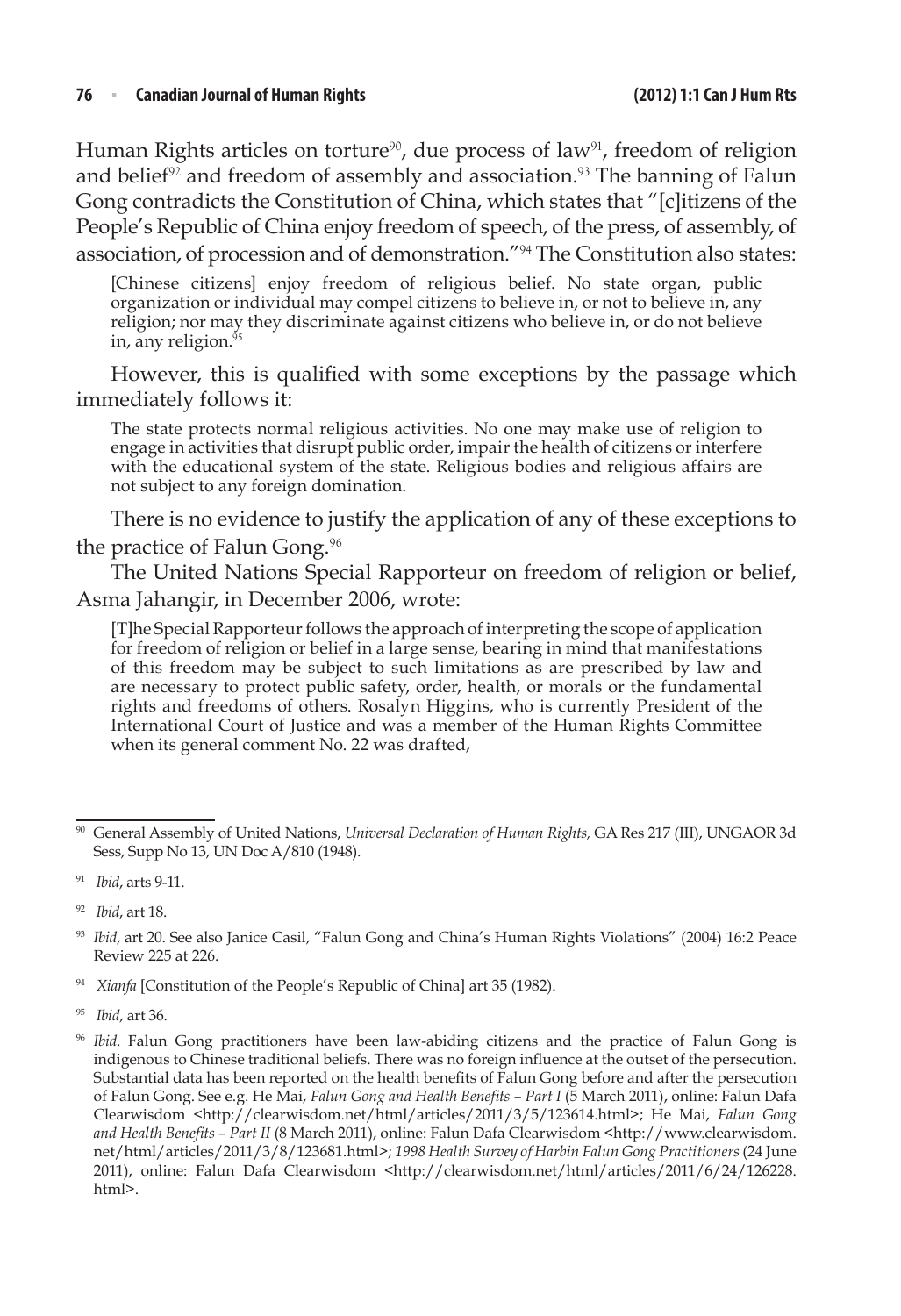[R]esolutely opposed the idea that States could have complete latitude to decide what was and what was not a genuine religious belief. The contents of a religion should be defined by the worshippers themselves; as for manifestations, article 18, paragraph 3 [the exceptions clause], existed to prevent them from violating the rights of others.

A similar statement was made by Abdelfattah Amor in his 1997 report to the Commission on Human Rights. There, the second mandate‑holder emphasized that, apart from the legal courses available against harmful activities, "it is not the business of the State or any other group or community to act as the guardian of people's consciences and encourage, impose or censure any religious belief or conviction."<sup>97</sup>

Chinese courts provide no effective remedy for arbitrary detention and torture. Falun Gong practitioners who have come to Canada after 1999 have sought justice in Canada for the atrocities inflicted on them in China, as shown in the cases discussed below. The extension into Canada, through local mainstream Chinese media, of the CCP demonization and defamation tactics employed against the practice of Falun Gong in China, has led to discrimination against Falun Gong practitioners in Canada. These practitioners have brought a few of the worst cases of discrimination to Canadian human rights tribunals and courts. Smith underscores the importance of adopting a "standpoint" with the oppressed group. She recognizes the role of text (literature) in transmitting and objectifying dominant knowledge that the dominant power creates in order to justify its rule and to authorize people's activities and lives.<sup>98</sup> In the case of Falun Gong, the abuse and torture of the Falun Gong community by the Chinese Communist regime is well established. In view of the power imbalance between the Chinese authorities and the Falun Gong discourses, the authors analyse Falun Gong practitioners' legal cases using the standpoint theory of Dorothy Smith, which seeks to present the voices of "subjects speaking for themselves", thus allowing agency to remain with the subjects under study.<sup>99</sup> The case materials open a window of opportunity for outsiders to understand the mechanism of the persecution of Falun Gong by China.

The following cases illuminate how the Canadian courts have failed to understand the international context of Falun Gong oppression and the Chinese party-state methods of persecution. The result has been a failure to respond adequately both to international human rights violations and violations that take place in Canada.

<sup>97</sup> Asma Jahingir, *Report of the Special Rapporteur on Freedom of Religion or Belief*, UNHRCOR, 4th Sess, UN Doc A/HRC/4/21, (2006) at para 46.

<sup>98</sup> Dorothy E Smith, *Institutional Ethnography: A Sociology for People* (Toronto: Altamira Press, 2005) at xi.

<sup>99</sup> Dorothy E Smith, "From the 14th floor to the Sidewalk: Writing Sociology at Ground Level" (2008) 78:3 Sociological Inquiry 417 at 419.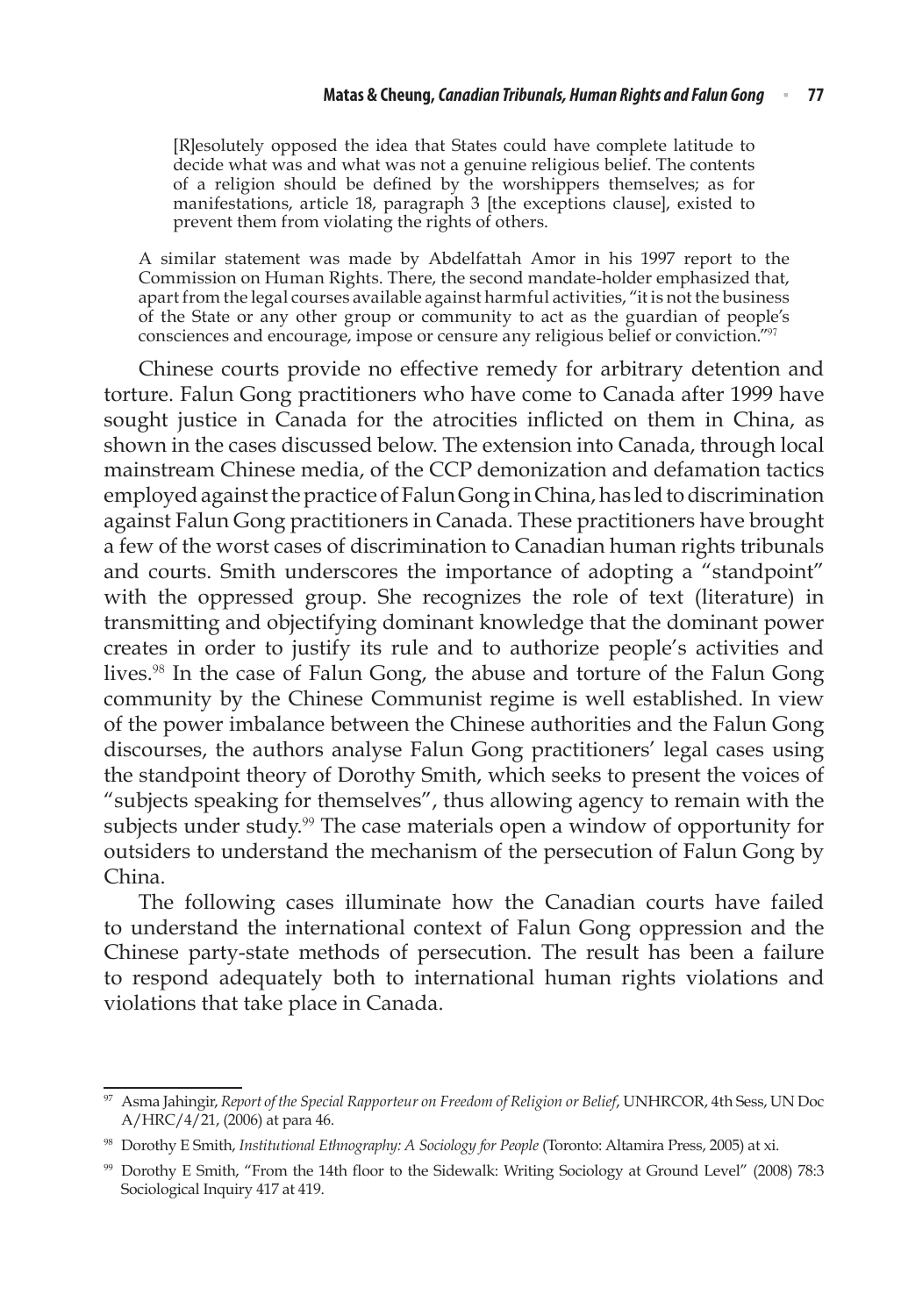## **III. Case Analysis**

### **A.The** *Jiang Zemin* **and** *Bo Xilai* **Cases**

In 2004, Falun Gong practitioner Professor Kunlun Zhang, with others, commenced an action in the Ontario Supreme Court against former Chinese head of state Jiang Zemin. Falun Gong practitioner Rong Jin, in 2007, commenced an action against Bo Xilai, former Minister of Commerce in the Government of China and former head of Liaoning Province. Both plaintiffs are dual nationals of Canada and China who had suffered from, according to their pleadings, "forced and unlawful confinement, assault and battery, economic interference, physical and psychological torture, defamation, severe mental and emotional distress" for the sole reason that they practiced Falun Gong.<sup>100</sup>

Detailed documentation showed how Jiang Zemin and Bo Xilai were linked to the persecution of the plaintiffs. The court case submissions explained that the CCP is the driving force behind the persecution of Falun Gong, stating:

The main structure through which the campaign of terror was carried out was the CCP, which being a political party is not officially the government or part of government/state apparatus, but which in reality controls much of government and was used to control all or virtually all aspects of government and state apparatus in this campaign.<sup>101</sup>

The plaintiffs Zhang and Jin urged that Jiang and Bo should be denied state immunity in Canada on the basis that Jiang and Bo abused their official positions in a manner that violated international law.<sup>102</sup> In both cases, the courts have allowed the All China Lawyers Association (ACLA) to intervene in the proceedings. Every lawyer in the People's Republic of China must be a member of the ACLA,<sup>103</sup> which functions as a means of CCP control over its member lawyers.<sup>104</sup> The ACLA and its affiliated local Lawyers Associations are controlled by the Ministry of Justice, which, in turn, is controlled by the CCP.<sup>105</sup> The president of the ACLA and all of its executive members are CCP

<sup>100</sup> *Supra* note 3 (Evidence, Statement of Claim at para 11, the Jiang Zemin case). In neither this case nor the Bo Xilai case was the lawsuit contested, except on the issue of state immunity. The pleadings therein are deemed to be true. Both cases are still pending.

<sup>101</sup> *Supra* note 4 (Evidence, Statement of Claim at para 23).

<sup>102</sup> *Ibid* (Evidence, Statement of Claim at para 24).

<sup>103</sup> *Supra* note 1 (Evidence, Affidavit of Xu Jiali, 2 March 2007 at para 8).

<sup>104</sup> *Supra* note 2 (Evidence, Affidavit of Clive Ansley, 19 May 2009 at para 74).

<sup>&</sup>lt;sup>105</sup> *Ibid* (Evidence, Affidavit of Guoting Guo at para 21), (Affidavit of Clive Ansley at para 33), (Affidavit of Han at para 5).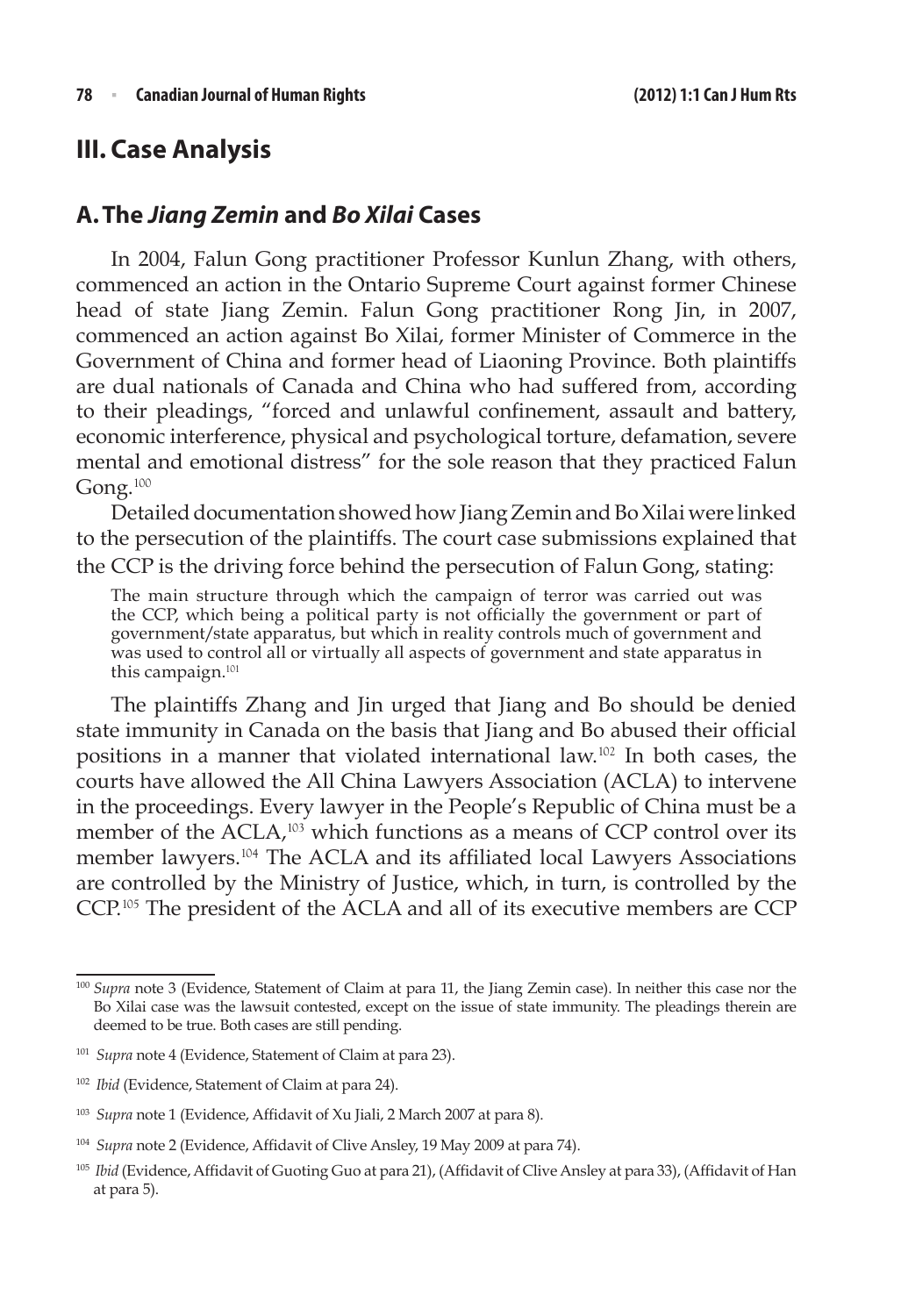members.<sup>106</sup> The ACLA functions as an intermediary between the CCP and individual lawyers. Through the ACLA, the CCP has issued guiding opinions to all lawyers putting restrictions on which groups lawyers can and cannot represent.<sup>107</sup> Thus the ACLA is an instrument of the CCP in the suppression of Falun Gong, as it directs its members not to take on Falun Gong cases and punishes human rights lawyers who disobey its directives.<sup>108</sup>

Neither Jiang nor Bo contested the cases against them. The government of a foreign country, by statute, is entitled to appear in Court to raise the issue of state immunity, but in this case the Government of China chose not to so. Instead, the ACLA sought and was granted intervener status in both cases to argue state immunity. The reasoning of the courts was that the issue of state immunity had to be addressed and that the Court would benefit from hearing the argument from both sides of the issue. If the Government of China itself could argue state immunity, the courts saw no reason why an organization that held the same views as the government could not also do so. Counsel for Jin argued that to permit the ACLA to intervene would subject her to the spectre of her torturers' disguised, but real, involvement in her action.<sup>109</sup> The insertion of the ACLA into the proceedings inserted the CCP.<sup>110</sup> Counsel for Jin argued that justice would not be seen to be done and an injustice would result by granting intervener status to the ACLA – which was complicit and even instrumental in the discrimination of Falun Gong. Moreover, Canadian justice would be brought into disrepute by allowing the ACLA to intervene because is the ACLA is an active participant in the persecution occurring in China, specifically, the obstruction of the rule of law and the denial of access to justice for Falun Gong practitioners in China.<sup>111</sup> The ACLA is instrumental in instructing and pressuring lawyers not to represent clients who are practitioners of Falun Gong and disbars lawyers who do in fact take on such clients;<sup>112</sup> therefore, counsel argued that the Court should not, in pursuit of the rule of law, grant intervener status to a party which has been active in thwarting the rule of law elsewhere. This argument should be even more persuasive considering the fact that the rule of law, which has been thwarted by the party seeking intervener status, also forms the subject matter of the very proceeding in which the party wishes to intervene. As was argued in

<sup>112</sup> *Ibid,* (FOA at paras 33, 34, 68).

<sup>&</sup>lt;sup>106</sup> *Ibid* (Evidence, Affidavit of Clive Ansley at para 49).

<sup>&</sup>lt;sup>107</sup> *Ibid* (Evidence, Affidavit of Clive Ansley, 16 October 2009 at paras 30-35, 64).

<sup>&</sup>lt;sup>108</sup> *Ibid* (Evidence, Affidavit of Guoting Guo at para 24).

<sup>109</sup> *Ibid*, (FOA at para 94).

<sup>110</sup> *Ibid,* (FOA at para 92).

<sup>111</sup> *Ibid*, (FOA at para 91).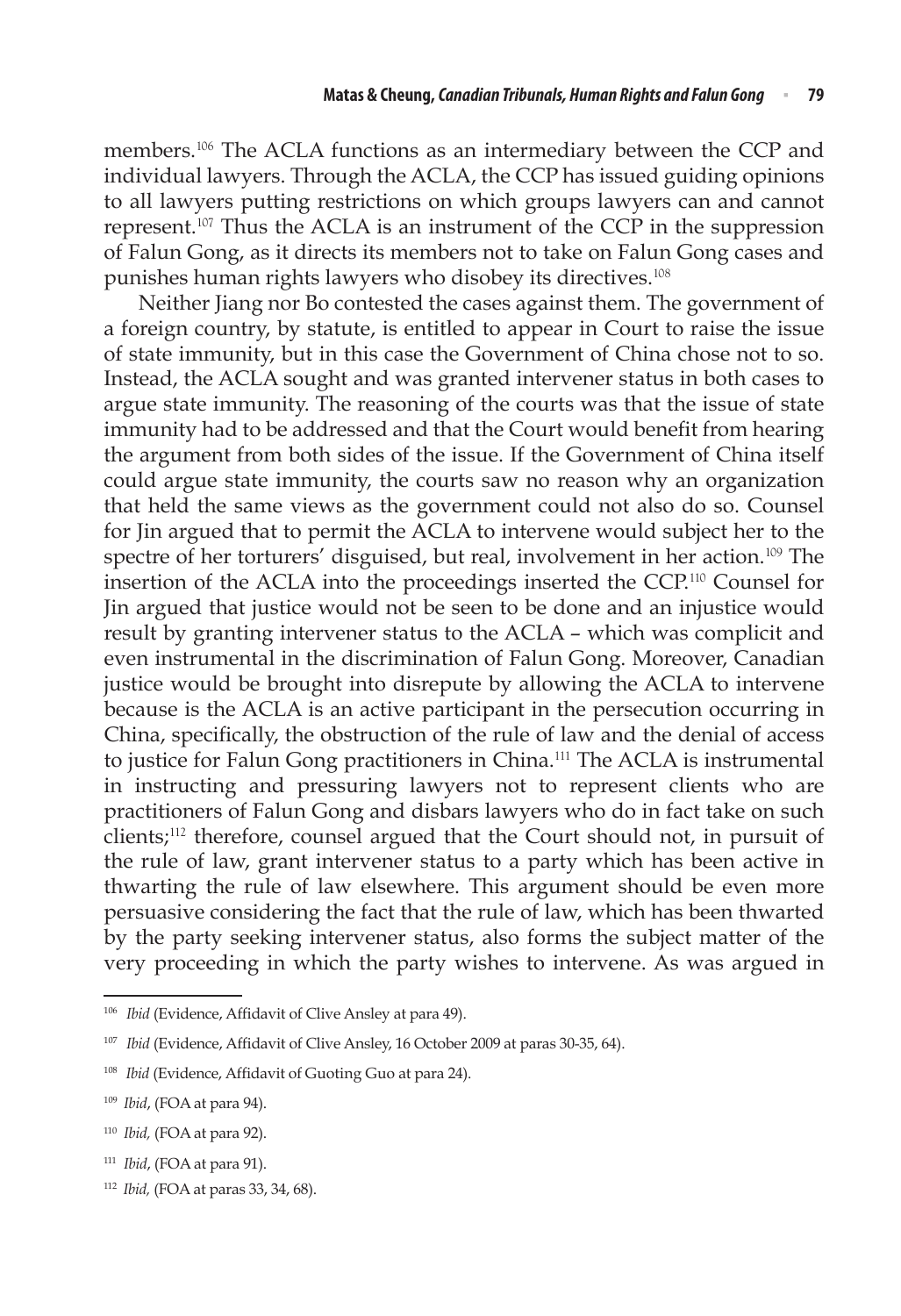the *Bo Xilai* case, "the interest of the ACLA is not genuinely public but is, rather, tainted by its complicity in the persecution that is the foundation of this lawsuit."<sup>113</sup>

The Courts dismissed this submission on the basis that determining the complicity of the ACLA in acts of persecution in China would be too "costly and complex".<sup>114</sup> The Court, thus, underscored one of our key arguments in this article – the pressing need to address the general lack of awareness of the persecutory system employed by the CCP against Falun Gong in China. It is troubling to see that a persecutory agent would utilize its intervener status in Canadian courts to prevent victims from seeking a remedy for the persecution from which they have suffered. It is even more unsettling that intervener status was achieved because the Canadian courts are unaware of the complicity of the ACLA in the persecution of Falun Gong practitioners and the court's conclusion that making a determination in that regard would take too much time and effort.

An accused person's access to justice is hindered if representation is denied. Indeed, even a person charged with heinous offences is entitled to counsel. That, however, does not mean that the accused is entitled to counsel who has committed the most heinous offences. Counsel is held to a certain standard of conduct to which the accused is not. Denying counsel, who has committed (or been complicit with) heinous acts, the right to represent an accused charged with similar acts is not a denial of the accused's right to counsel, nor of the right of the accused to defend him/herself. Much the same can be said of an intervener – not merely counsel for the intervener. Just as counsel must be distinguished from the client, an intervener must be distinguished from a party whose position the intervener adopts. The doctrine that an intervener must come to court with clean hands reflects this principle. The fact that the Chinese government/Communist Party is guilty of numerous crimes does not mean that the Courts can or should allow an organization that is complicit in those crimes to intervene on its behalf. As of this date, the *Jiang Zemin* and *Boxilai* cases remain pending. The sole decision that has been made is to allow the ACLA to intervene.

<sup>113</sup> *Ibid*, (FOA at para 103).

<sup>114</sup> *Rong Jin v Bo Xilai* 2010 ONSC 3524 at para 20.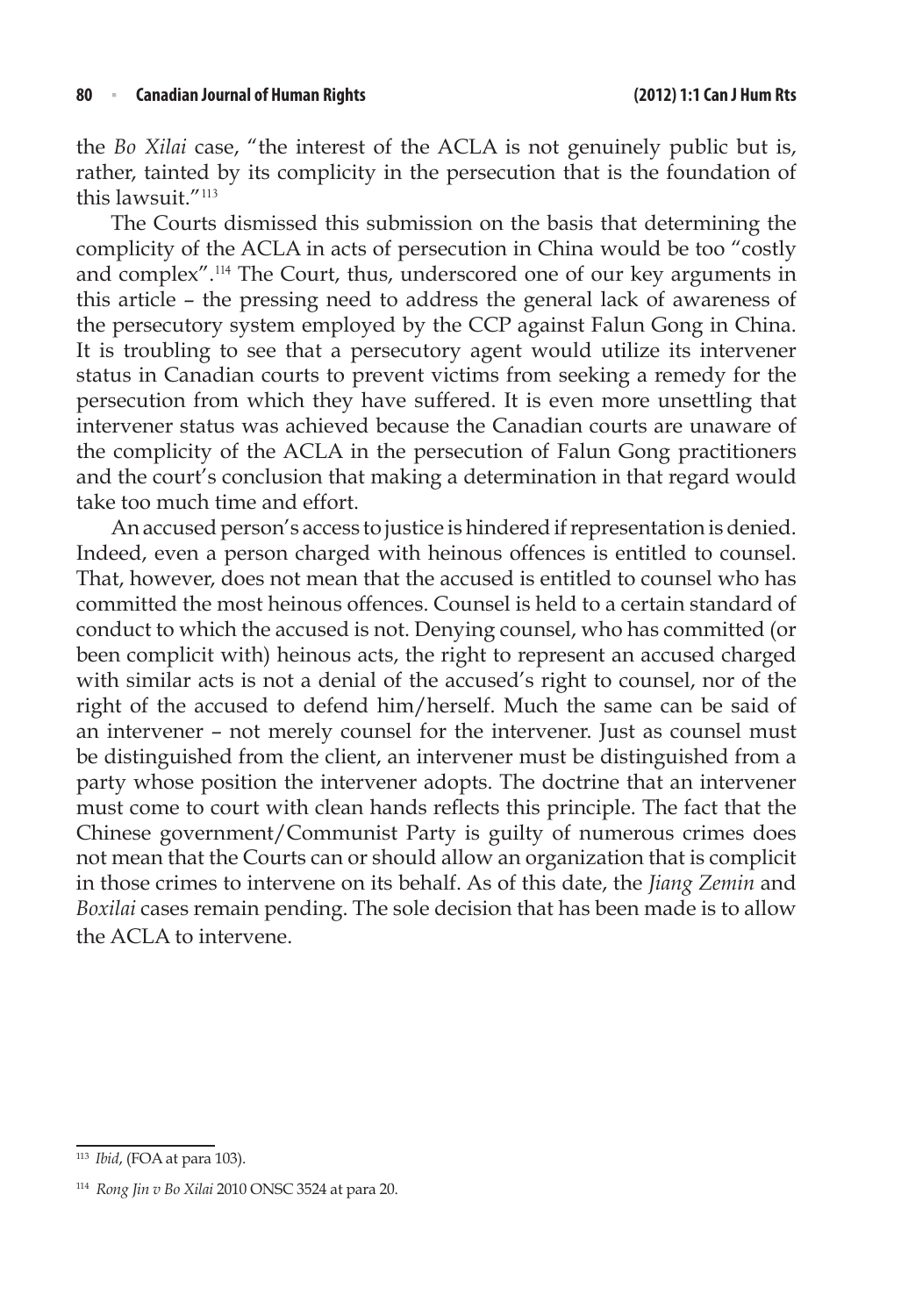### **B. The** *Alberta Consulate* **Case**

While attending a conference at the University of Alberta in Edmonton in 2004, Huixia Chen, Chuyan Huang, Patrick Turc and Beryl Guo, observed Jianye Cao and Junyi Wu, two members of the Chinese consulate, distributing anti‑Falun Gong literature. They complained to the police that the dissemination of this literature amounted to a hate crime against Falun Gong.<sup>115</sup>

Given that the *Criminal Code* provides that "[e]veryone who, by communicating statements, other than in private conversation, wilfully promotes hatred against any identifiable group is guilty…of an offence";<sup>116</sup> after a lengthy investigation of the *Alberta Consulate* incident, the Edmonton Police, recommended prosecution for the wilful promotion of hatred.<sup>117</sup> The Police Occurrence Report of the incident examines four publications distributed by Alberta consulate officials: a press release entitled, "The Cult Nature of Falun Gong"; a booklet of fabricated case studies entitled, "The Truth, Cases of Falun Gong Victims"; a pamphlet entitled, "What is Falun Gong?"; and a booklet entitled, "Poppies of Modern Society, Stories of Falun Gong". The publications portray Falun Gong practitioners as people who regard family and kinship as evil. One publication asserts that suicide by self-immolation or by jumping off buildings or mountains, as well as the murder of family members and friends, is the direct result of the practice of Falun Gong. The publication claims that Falun Gong practitioners see no value in life and regard it as a good deed to harm others.

Despite the recommendation to prosecute made by the Edmonton Police*,* the case was never adjudicated. In order to proceed with the prosecution of any hate crime in Canada, the consent of the Attorney General of the province must be obtained,<sup>118</sup> and in this case the Attorney General refused consent.<sup>119</sup> The Attorney General, through his agent William Pinckney, who was the Assistant Director for Special Prosecutions, contrasted the anti‑Falun Gong material with material used in earlier prosecutions in Canada that resulted in convictions, noting their dissimilarity to the anti-Falun Gong material.<sup>120</sup> Mr. Pinckney referenced the cases of *Harding*, *Andrews*, and *Keegstra*, <sup>121</sup> all involving

<sup>115</sup> *Supra* note 5 (Respondent's Brief, 12 January 2007 at para 1).

<sup>116</sup> *Criminal Code*, RSC 1985, c C-46 s 319(2).

<sup>&</sup>lt;sup>117</sup> This report has a section entitled "How the literature constitutes hate propaganda". That section goes on for seven pages and can be viewed in its entirety on the internet as appendix 8 to the report of David Matas and David Kilgour "Bloody Harvest", *supra* note 14.

<sup>118</sup> *Ibid*.

<sup>119</sup> *Supra* note 5 (Memorandum of the Applicants, 26 August 2006 at para 37).

<sup>120</sup> *Supra* note 5 (Memorandum of the Applicants, 26 August 2006 at para 3).

<sup>121</sup> *R v Harding,* [2001] 52 OR (3d) 714, 80 CRR (2d) 73 ; *R v Andrews*, [1990] 3 SCR 870, 77 DLR (4th) 128; *R v*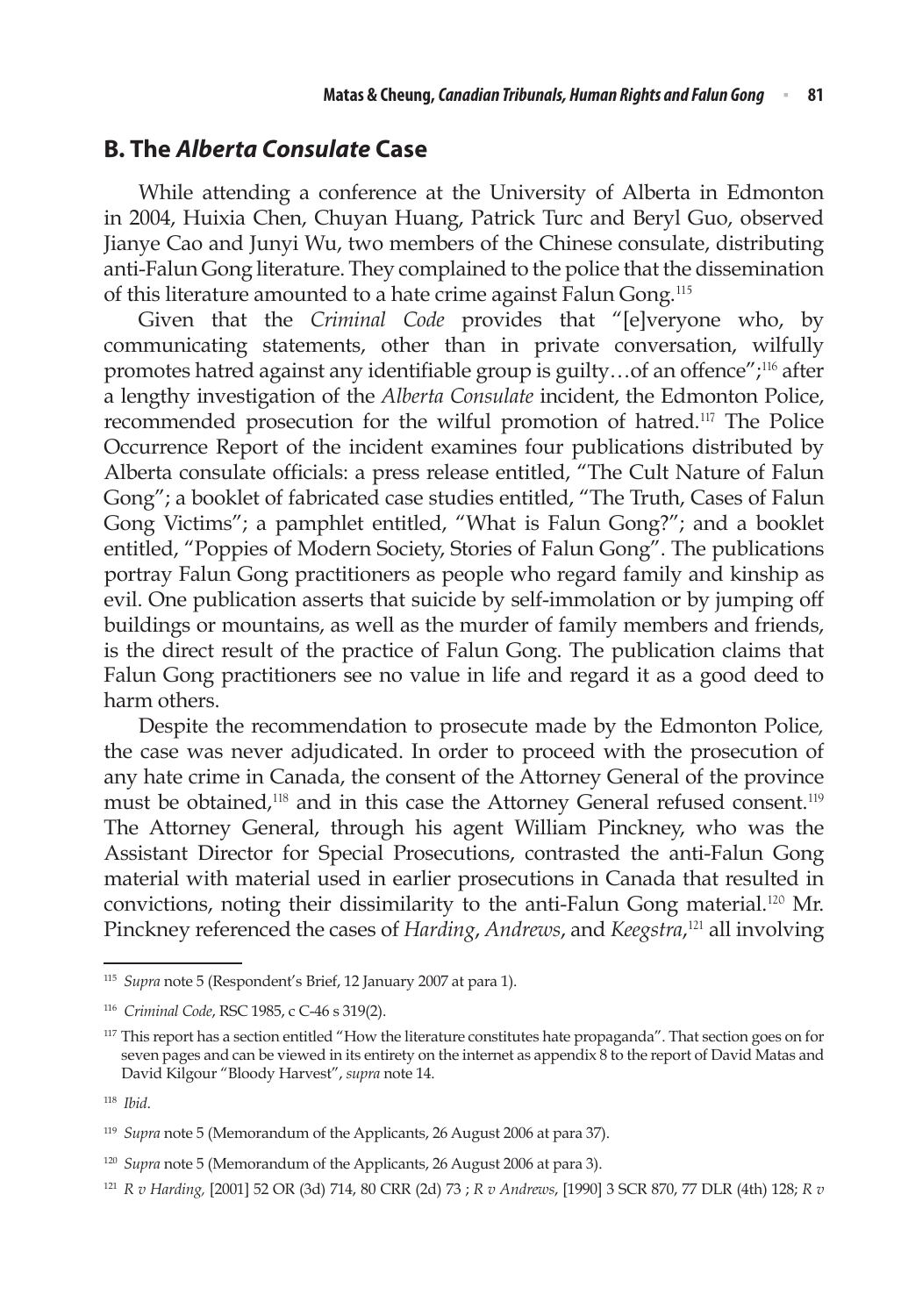#### **82**  <sup>n</sup> **Canadian Journal of Human Rights (2012) 1:1 Can J HumRts**

Nazi propaganda, suggesting that the impugned words and statements in those cases – which were found to constitute incitement of hatred – were different than those used in the Anti-Falun Gong material and thus did not amount to an incitement of hatred.

The complainants challenged the decision of the Attorney General not to consent to prosecution in the Alberta Court of Queen's Bench. In his submission to the Court, counsel for the complainants noted that in *Andrews*, the courts made the connection between Nazi propaganda and the mistreatment of Jews in Nazi Germany.<sup>122</sup> In the Ontario Court of Appeal, Cory J wrote:

 The repetition of the loathsome messages of Nazi propaganda led in cruel and rapid succession from the breaking of the shop windows of Jewish merchants to the dispossession of the Jews from their property and their professions, to the establishment of concentration camps and gas chambers. The genocidal horrors of the Holocaust were made possible by the deliberate incitement of hatred against the Jewish and other minority peoples.<sup>123</sup>

Counsel for the complainants submitted to the Court that the Attorney General of Alberta failed to recognize the causal role of anti-Falun Gong propaganda in China and the effect it has on the persecution of Falun Gong.<sup>124</sup> Counsel noted the following:

By requiring that the form of discourse directed against the Falun Gong, in order to be prosecutable as incitement [of] hatred, must be similar to the discourse directed against other identifiable groups which has already led to convictions, the respondent is imposing a linguistic [straightjacket] on the legal remedies available to the applicants. $125$ 

Counsel for the complainants further argued that a "cookie cutter mold" was applied to determine what constitutes incitement of hatred.<sup>126</sup> In fact, the anti-Falun Gong material distributed by the two consulate members has strong similarities to the propaganda that has actually incited hate within China. Since this sort of material has "generated hatred sometime in the past somewhere else in the world [it] is compelling evidence that the material would likely expose a person to hatred in Canada."<sup>127</sup> Counsel for the Attorney General argued in response:

There is no evidence of a direct causal link between the two, i.e. that the circulation of the literature is what caused persecution in China. Assuming that people have been persecuted there, it is more likely that the literature has been circulated at the same

*Keegstra*, [1990] 3 SCR 697, 11 WCB (2d) 352.

<sup>122</sup> *Supra* note 5 (Memorandum of the Applicants, 26 August 2006 at paras 23-25).

<sup>123</sup> *R v Andrews* (1988), 65 OR (2d) 161 at 28.

<sup>124</sup> *Supra* note 5 (Memorandum of Applicants at para 24).

<sup>125</sup> *Ibid* (Memorandum of Applicants at para 32).

<sup>126</sup> *Ibid* (Memorandum of Applicants at para 33).

<sup>&</sup>lt;sup>127</sup> *Ibid* (Memorandum of Applicants at para 19).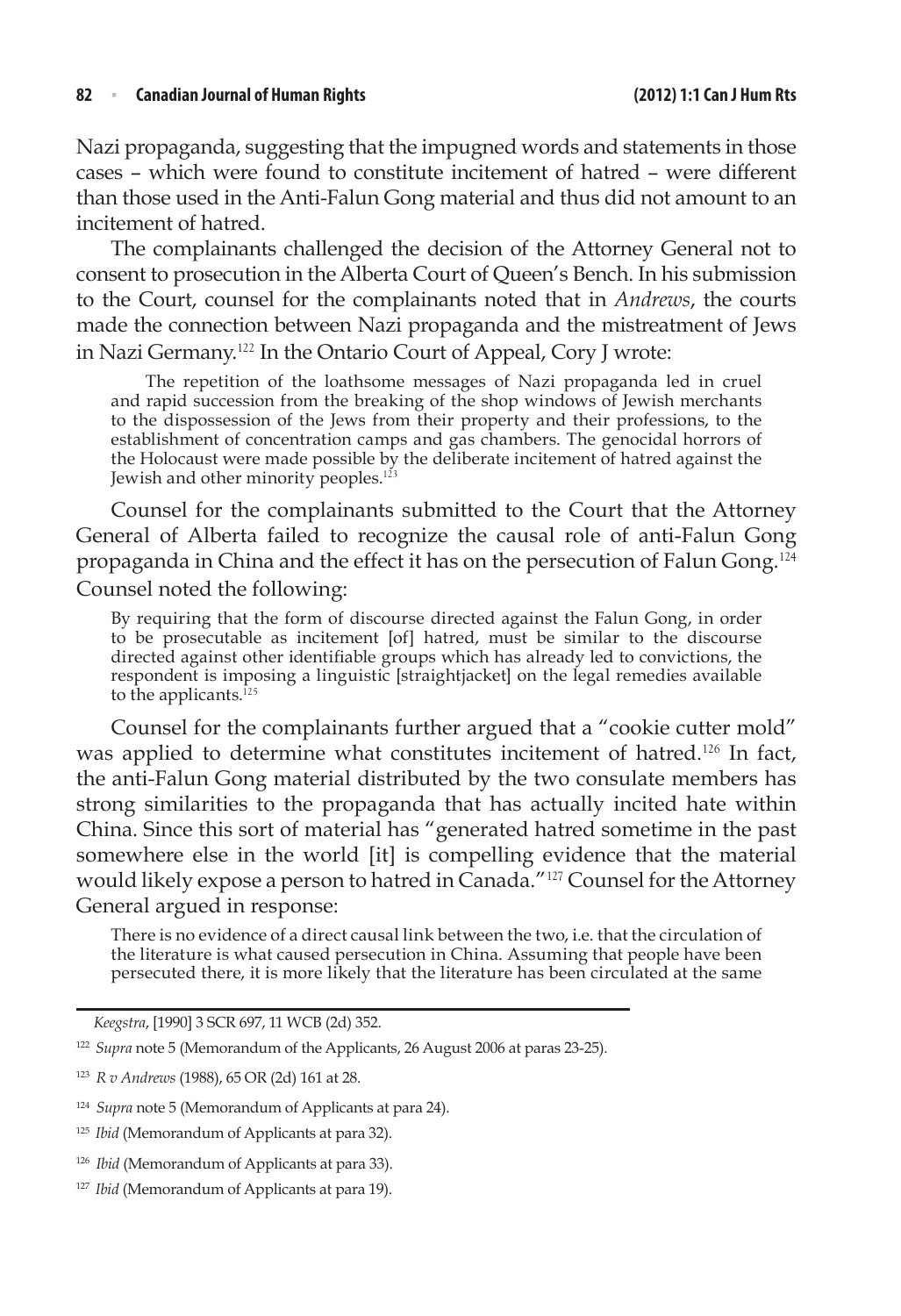time. In other words, if there has been [oppression], then it has been carried out by the Chinese government, and not been caused by the literature itself.<sup>128</sup>

The application of the complainants was dismissed. The Court held that the decision of Mr. Pinckney for the Attorney General would stand on the basis that the courts would not interfere with the exercise of the discretion of the Attorney General.<sup>129</sup>

We dispute the position of the Attorney General. The persecution of Falun Gong is sustained by the spread of anti-Falun Gong sentiment made possible through propaganda.<sup>130</sup> State-controlled media use their power to create and dispense what they want people to believe; this false information covers up or obscures the truth known to many by virtue of their own positive life experiences of Falun Gong. Falun Gong practitioners are portrayed and objectified by the media in derogatory terms, alienating them from the larger community. The Falun Gong community is criminalized by the government, leading both to marginalization and silent acquiescence on the part of the general public. One report identified "defamatory propaganda disseminated by the State-run media [as] the cornerstone of the persecution".<sup>131</sup> The CCP destroys all Falun Gong materials and denies the public access to them.<sup>132</sup> The public, deprived of accessing this material about Falun Gong, can then be subjected to the CCP's anti-Falun Gong propaganda and media without challenge or rebuttal.<sup>133</sup>

### **C. The** *Crescent Chau* **Case**

CCP-State propaganda directed against the Falun Gong is disseminated not only by official Chinese organs such as Chinese consulates, it is also spread by local Chinese-Canadian media. In November and December 2001 and February 2002, the Montréal-based newspaper *La Presse Chinoise* published a series of defamatory attacks against Falun Gong.<sup>134</sup> The articles included scurrilous accusations that "Canadian practitioners of Falun Gong are guilty of money-laundering for the underworld, murder, forcing women [into] prostitution, bestiality […] and sucking blood from practitioners of the

<sup>128</sup> *Supra* note 5 (Respondent's brief at para 53).

<sup>129</sup> *Supra* note 5 (Argument, Counsel for the Attorney General).

<sup>130</sup> Chang, *supra* note 11 at 11-20, 125.

<sup>&</sup>lt;sup>131</sup> WOIPFG, "Report on Chinese Media Involvement in Persecuting Falun Gong" (10 January 2004) at 1, online: Clearwisdom.net <http://clearwisdom.net/emh/articles/2004/9/1/51968.html>.

<sup>132</sup> *Ibid.*

<sup>133</sup> *Ibid*.

<sup>134</sup> *Supra* note 6 (FOA at 1.8).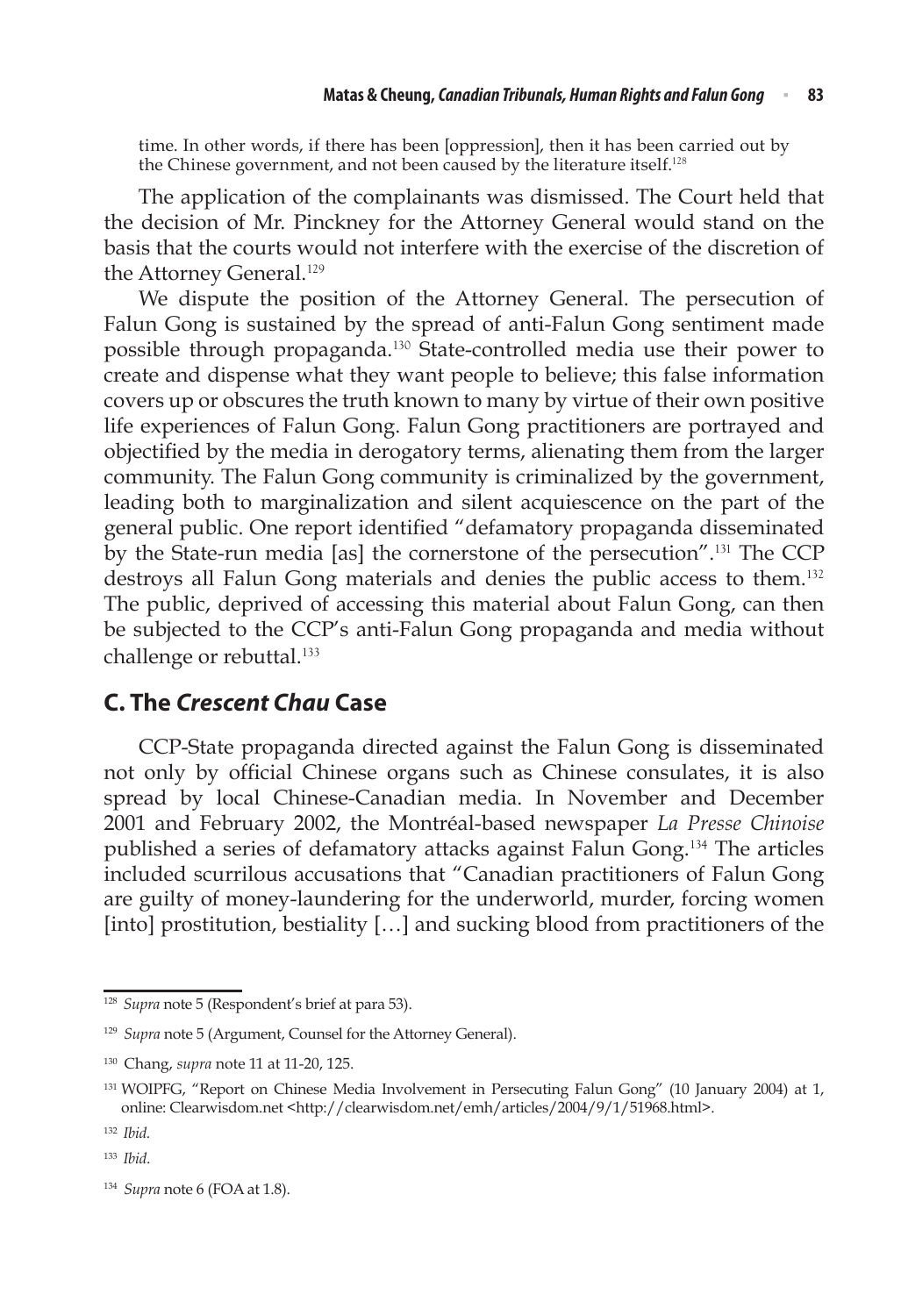opposite sex."<sup>135</sup> The articles had a negative effect on personal relationships between Falun Gong practitioners, both Chinese immigrants and Canadianborn, and other members of the Chinese community. Those who suffered persecution in mainland China were made to recall and relive the painful experiences of marginalization and defamation caused by propaganda spread by the CCP.

A common effect of the libellous material can be seen in statements like this one made by Zhan Yu Fang, a practitioner of Falun Gong:

She testified that she was a [Falun Gong] practitioner, living in Montréal, and that she had a lot of family and friends in Montréal who knew she was a Falun Gong practitioner. The articles caused her a lot of moral suffering. People asked her questions about bestiality and a lot of her friends distanced themselves from her after the publication. She noticed increased hostility towards her after the articles.<sup>136</sup>

A number of practitioners, including Zhan Yu Fang, sued the newspaper for libel. The Québec Court of Appeal recognized that what the newspaper distributed was defamatory<sup>137</sup> and that the newspaper's statements against Falun Gong were unfounded. There was no attempt in Court, on the part of the newspaper, to produce evidence that would support the statements made.<sup>138</sup> The Court held that:

[t]he authors engaged in defamation when, without proof, they accused certain persons of criminal and perverse acts. In particular, see the allegations no 1 (money laundering, relations with criminals or murderers); no 4 (women forced into prostitution; no 5 (bestiality); ... no 7 (vampirism); no. 13 (violence and cruelty).<sup>139</sup>

However, as Gatley explains, an action in defamation based on the defamation of a class of individuals is not sustainable:

Where the words complained of reflect on a body or class of persons generally, such as lawyers, clergyman, publicans, or the like, no particular member of the body or class can maintain an action. 'If' said Willes J in *Eastwood v. Holmes* 'a man wrote that all lawyers were thieves, no particular lawyer could sue him unless there was something to point to the particular individual...'.<sup>140</sup>

#### Gatley continues:

The crucial question in these cases in which an individual plaintiff sues in respect of defamation of a class or group of individuals is whether on their true construction the defamatory words were published of and concerning the individual plaintiff.

<sup>135</sup> *Ibid at 1.9.* 

<sup>136</sup> *Ibid* at para 3.24.

<sup>137</sup> *Supra* note 6 at para 13.

<sup>138</sup> *Supra* note 6 (FOA at para 1.13).

<sup>139</sup> *Supra* note 6 at para 13.

<sup>140</sup> John Clement Carpenter Gatley *et al*, *Gatley on Libel and Slander*, 8th ed by Philip Lewis (London: Sweet & Maxwell, 1981) at 126.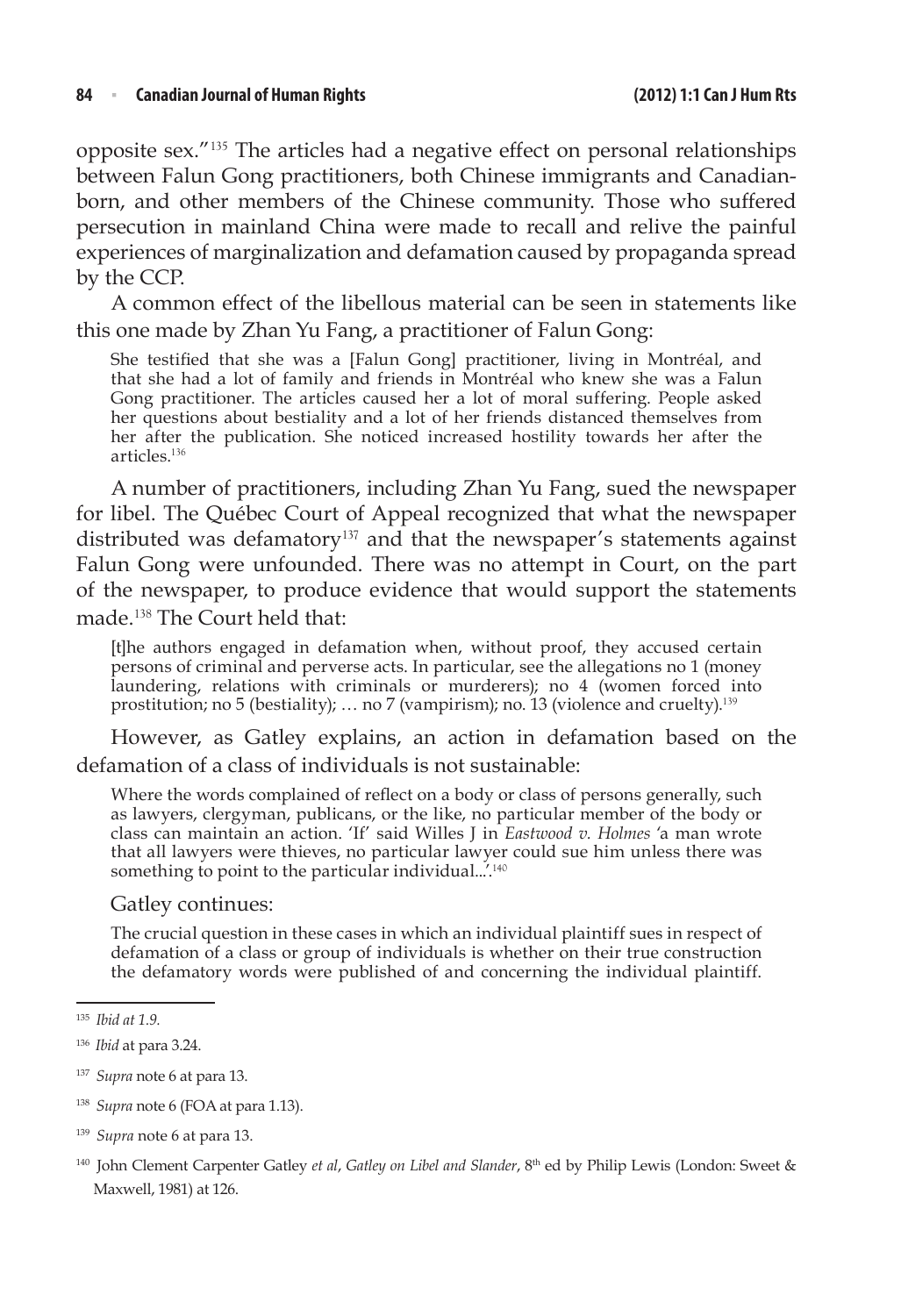Unless this can be answered in the affirmative, he has no cause of action. The true question always is: was the individual or were the individuals bringing the action personally pointed to by the words complained of?<sup>141</sup>

The Court of Appeal dismissed the lawsuit on the basis that one cannot defame a group. The law of defamation applies to individuals only and so the newspaper would not be liable for its defamatory allegations. The Québec Superior Court, in contrast, gave credence to the defamation, holding that the Court was not able "to come to the conclusion that the contents of the impugned particles... are false, grossly inaccurate, published to incite hatred and derision in Canada or persecution in the People's Republic of China."<sup>142</sup> Even though this component of the reasons was eventually overruled by the Québec Court of Appeal, the fact that a Québec Superior Court judge would give credence to CCP propaganda against the Falun Gong is troubling.

### **D.The** *Chinese Seniors Association* **Case**

Daiming Huang, an elderly Chinese-Canadian woman, brought a complaint to the Ontario Human Rights Tribunal against the Ottawa Chinese Seniors Association (OCSA).<sup>143</sup> The Association consists mainly of seniors who are new immigrants from China. Ms. Huang claimed she was the object of discriminatory remarks from the Association leadership and was forced to withdraw her membership, which excluded her from all services provided by the Association.<sup>144</sup> She claimed that her membership had been revoked because of her belief in Falun Gong and because propaganda had been disseminated to the Association by the Chinese government which reported that Falun Gong is an evil cult.<sup>145</sup> In response to the complaint, the Association denied that Ms. Huang's membership was revoked, and claimed that Ms. Huang voluntarily withdrew from the association.

Association member Xin Dingjian filed an affidavit with the Tribunal noting that Chinese Ambassador Mei Ping hosted a session of the Federation of the Ottawa Chinese Community Organizations at which a resolution to ban Falun Gong in Canada was announced.<sup>146</sup> At the Tribunal hearing, Xin testified that anti-Falun Gong materials had been displayed at the Chinese Community Centre and that members of the Association's Council had made negative accusations about Falun Gong. Xin observed that, at an Association

<sup>141</sup> *Ibid* at 127.

<sup>142</sup> *Zhang v Chau*, [2005] QJ No 17828 at para 41.

<sup>143</sup> *Supra* note 7 at para 1.

<sup>144</sup> *Ibid* at para 5.

<sup>145</sup> *Ibid* at paras 110-116.

<sup>146</sup> *Ibid* (Evidence, Affidavit of Xin Dingjian at para 5).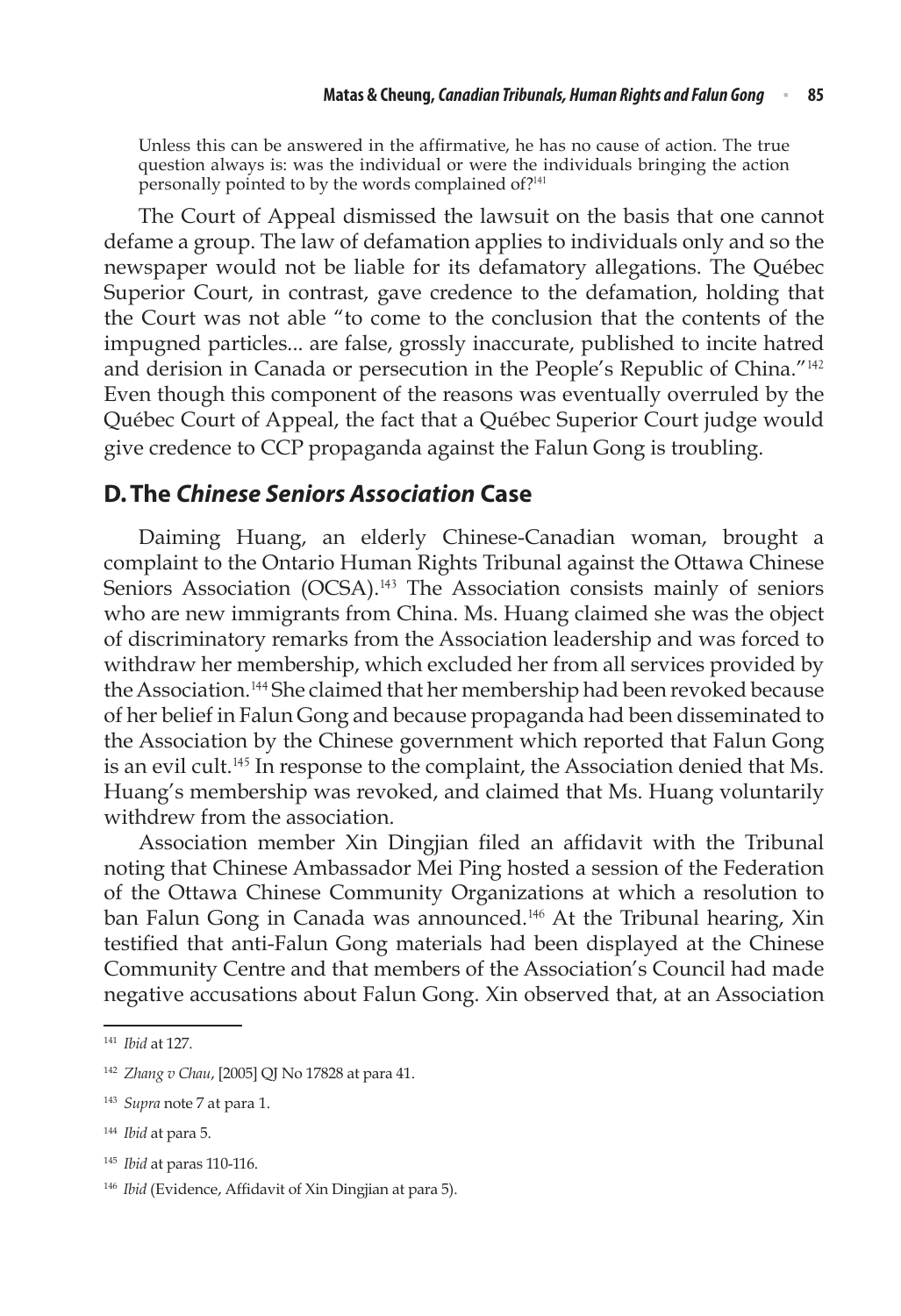event before the revocation of Huang's membership, a petition against Falun Gong was circulated to members.<sup>147</sup>

In an affidavit filed with the Tribunal, Association member Xiao Junqiang also stated that he overheard the Consul General of the Chinese Embassy telling OCSA's Chair that "people who practised Falun Gong cannot be allowed to participate in activities of the Chinese Seniors Association. The Association should also not allow persons who practice Falun Gong to join the Association."<sup>148</sup>

On December 29, 2001, at a New Year's celebration, Ms. Huang distributed informative Falun Gong flyers to five people at her table in response to questions about her good health and appearance. Ms. Huang testified that the secretary of the Seniors Association informed her that the Association's Council had decided to exclude Falun Gong practitioners from its membership. Her membership was unilaterally terminated by the Seniors Association because of her spiritual practice of Falun Gong.<sup>149</sup> After her membership in the Association was revoked Ms. Huang asked for an award in the amount of \$100,000, in part because:

 d. there is a link between the Chinese party-state and the Association's decision to revoke her membership. There is also clear solidarity between the Association and the Chinese government;

e. the discrimination in this case is particularly serious because the world‑wide persecution of Falun Gong makes the complainant more vulnerable and puts her in greater anguish; and

f. the matter is of global significance and should send a message to Chinese government to cease persecution.<sup>150</sup>

On April 27, 2011, the Tribunal ruled in Daiming Huang's favour, having found that the Association and its leadership violated the Ontario *Human Rights Code*. <sup>151</sup> The Tribunal ordered that "the corporate respondent shall pay the complainant \$15,000 for the injury to her dignity, feelings and self-respect arising from the infringement of her rights under the *Code*."<sup>152</sup>

Although ruling in favour of Huang, the Tribunal failed to address the persecution of Falun Gong in a global context and the behaviour of the Chinese Seniors Association insofar as it acted as a persecutory agent of the CCP-State within Canada. The Judge disregarded the testimony of Xiao Junqiang regarding

<sup>&</sup>lt;sup>147</sup> *Ibid* (Evidence, Affidavit of Xin Dingjian at para 21).

<sup>148</sup> *Ibid* (Evidence, Representations of the Complainant, testimony of Xiao Junqiang at para 49).

<sup>&</sup>lt;sup>149</sup> *Ibid* (Evidence, Representations of the complainant, testimony of Xiao Junqiang at para 46).

<sup>150</sup> *Ibid* at para 120.

<sup>151</sup> RSO 1990, c H-19.

<sup>152</sup> *Supra* note 7 at para 142.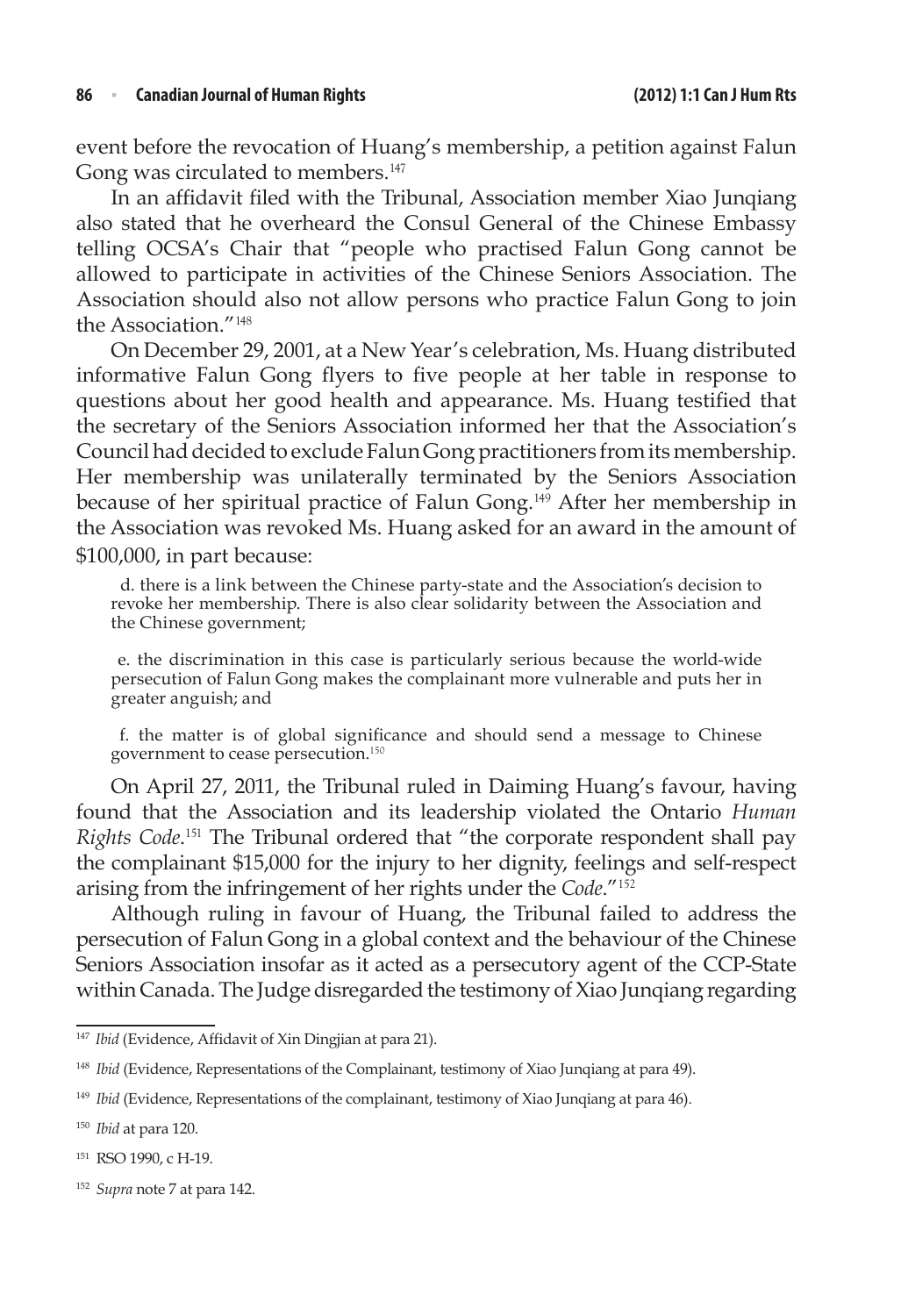the Consul General of the Chinese Embassy on the basis that it "[did] not stand up to examination in terms of reasonableness or consistency with the other evidence and the circumstances."<sup>153</sup> This conclusion could have been reached only by someone ignorant of the pattern of CCP-State persecution of Falun Gong abroad.

Even though Ms. Huang succeeded before the Tribunal, we ask if justice has been served. An evaluation of the legal system's adequacy should not be based solely on the outcome, but rather on the process as a whole. Because it made no finding on the global pattern of persecution, the decision achieved less than it could have in response to the persecution of Falun Gong in Canada and throughout the world.

# **IV. Institutional Constraints**

The failure of courts and tribunals to come to grips with the Falun Gong phenomenon cannot be attributed to inadequate pleadings or insufficient evidence. Rather, Falun Gong litigants are running up against institutional constraint. Courts and tribunals in Canada, whether specialized or general, rely on the parties to set out relevant information. Canadian courts and tribunals are, for the most part, adversarial and not investigative. In a Canadian context, the courts and tribunals may not know the contextual details which led to the dispute, but they are expected to be, and indeed are, familiar with the Canadian context in which the dispute is embedded.

The matter is different when the dispute has a foreign context. In that situation, the whole cultural framework is different. There is a tendency for Canadian courts and tribunals to extrapolate and to assume that, unless shown otherwise, the norms and patterns of behaviour that exist in other countries are the same as those in Canada. For China, with a culture very different from that of Canada, that assumption is often mistaken. The problem posed by the Falun Gong cases is that Falun Gong is not just one island of difference in a sea of sameness. Rather, the Falun Gong phenomenon, originating in China, occurs in an environment that is very different from the Canadian environment.

In order to better understand and adjudicate the issues before them, Canadian courts and tribunals could give a contextual analysis that explains the Falun Gong repression, much as we attempt in this article. This sort of analysis, however, goes against the tendency of courts and tribunals to restrict themselves to the disputes before them and to avoid broad sweeping statements that are unnecessary to the resolution of the particular disputes. Indeed, counsel is often discouraged from raising broad, general, contextual

<sup>153</sup> *Ibid* at para 70.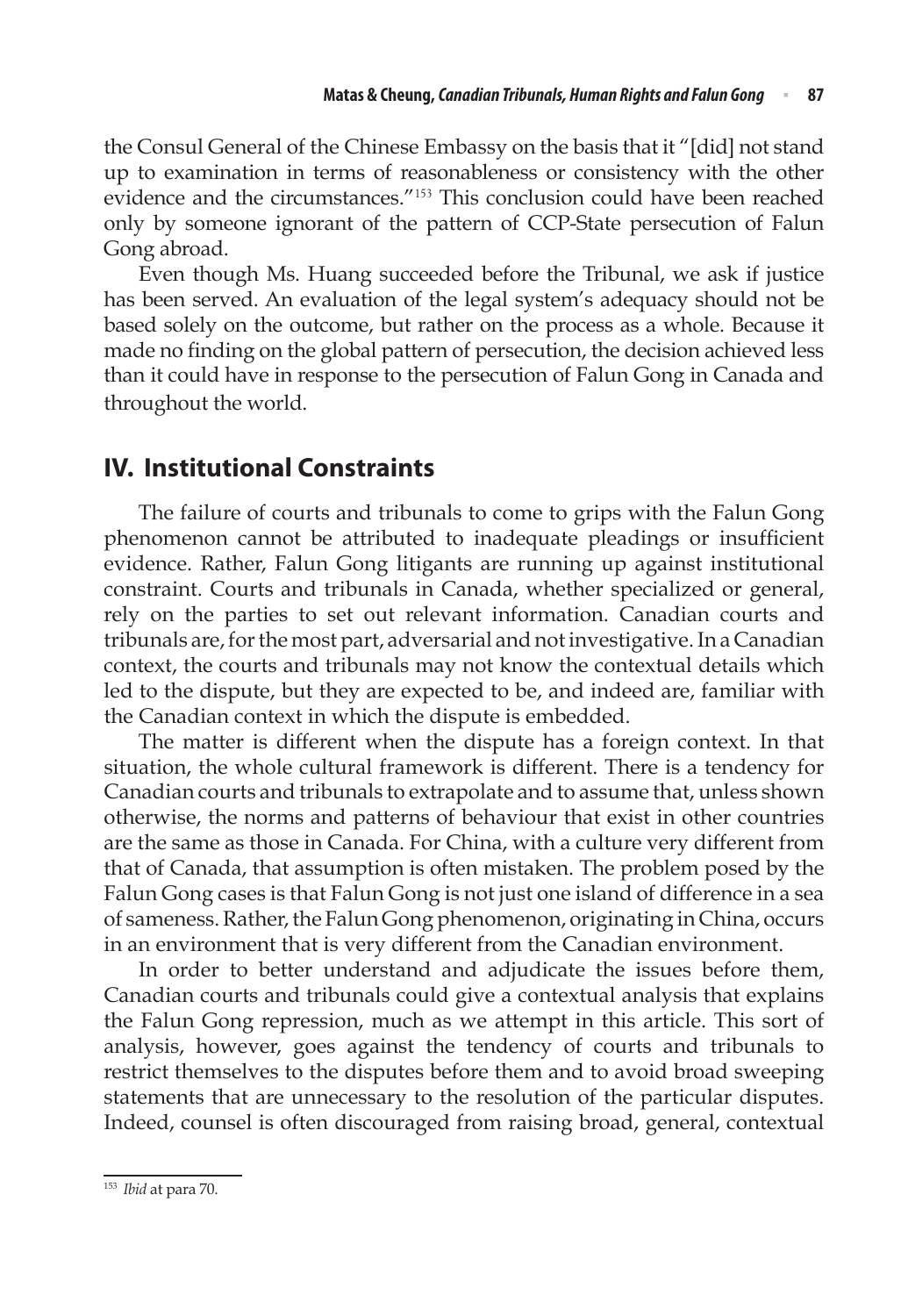issues.<sup>154</sup> This practice of exclusively considering the particular dispute at hand makes sense where the broader context is Canadian; however, where the broader context lies outside Canada and is culturally distinct, this restriction prevents courts and tribunals from fully understanding the dispute.

In sitting on judicial review of refugee determinations, the Federal Court has commented on this problem stating that considerable caution is required when assessing the norms and patterns of different cultures.<sup>155</sup> This caution needs to be applied generally to all tribunals and courts in Canada and not solely to the Refugee Protection Division of the Immigration and Refugee Board. With regard to Falun Gong cases, Canadian courts and tribunals must exercise greater cultural sensitivity and awareness and exhibit greater openness to broad, general contextual information than they have shown thus far.

There is a variety of solutions to the failures identified here. One lies in the selection process of judges and tribunal members that gives weight to their background, experience, and knowledge in non-Canadian cultures and political systems. Another is training and continuing education in the differing nature of legal problems that arise in the context of addressing claims of oppression occurring outside Canada, but adjudicated within Canada. A third is a shift that allows and encourages counsel to address larger contextual issues, and also allows the courts and tribunals themselves to address these issues.

# **V.Conclusion**

The persecution of Falun Gong has been ongoing for twelve years. The persecution is sustained by the promotion of Mainland Chinese oppressive discourse through the withholding and masking of critical information and knowledge. In Mainland China, the general public is not only fed anti-Falun Gong propaganda, but also false and distorted information about the extent of persecutory actions taken against Falun Gong. The fear generated by the denigration of Falun Gong, coupled with the punitive measures utilized by Chinese authorities to combat any dissidence, serves to silence the general public on the topic of Falun Gong and perpetuates the oppressive status quo. The Chinese Party-State, using its local and international media, capitalizes on this fear, both in China and abroad, in order to carry out its persecution of Falun Gong practitioners. As a result, Falun Gong practitioners continue to be

<sup>154</sup> See eg *Kruger v The Queen,* [1978] 1 SCR 104 at pages 108 and 109.

<sup>155</sup> See *Giron v Canada (Minister of Employment and Immigration),* [1992] 143 NR 238 (FCA).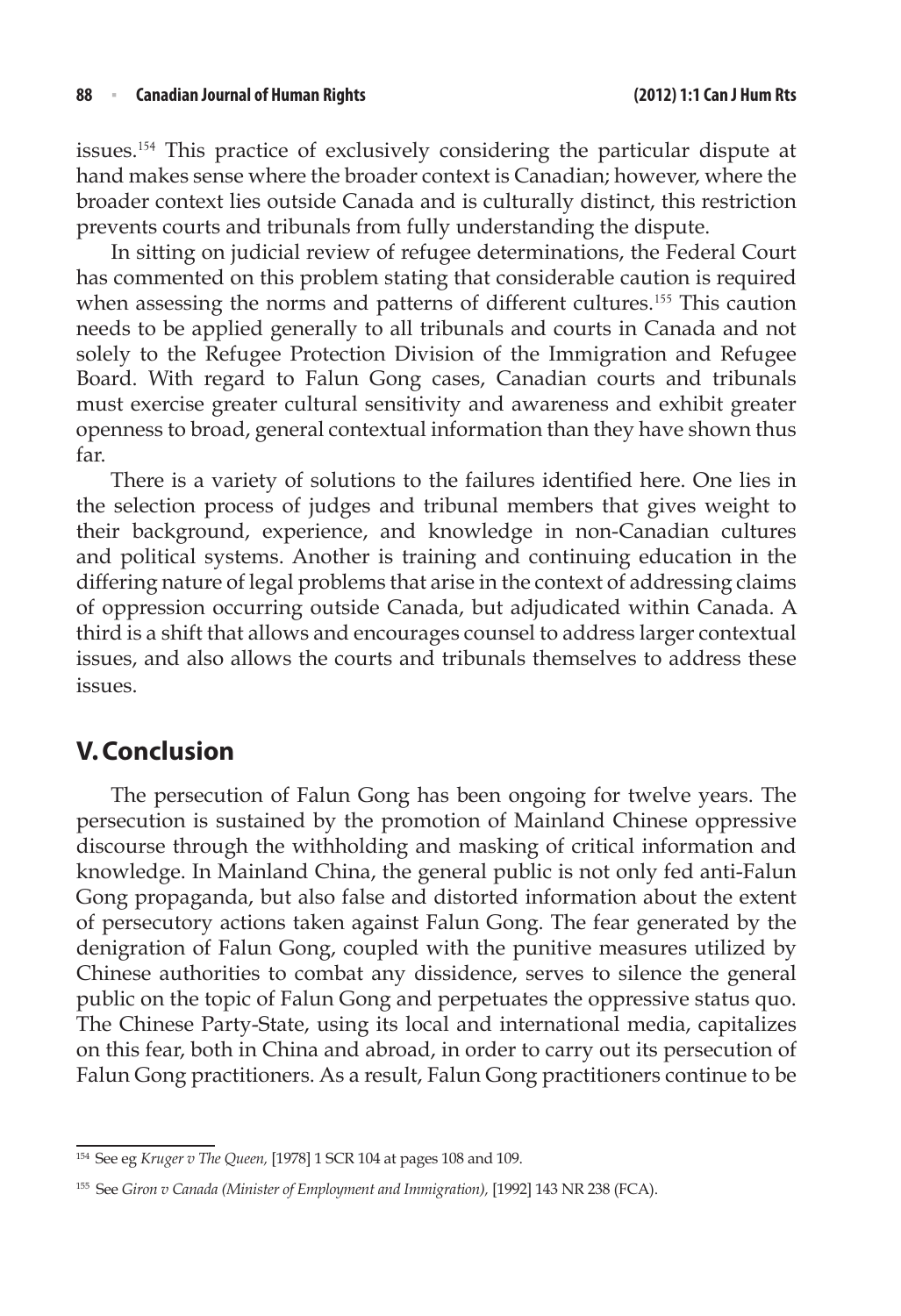the targets of torture, libel, discriminatory actions, and marginalization by the Chinese community, both in China and Canada.

Not since the days of Nazi Germany have we seen a political party use a country's governmental system in its entirety, at home and abroad, to execute an agenda of persecution in the way that the CCP now uses the Chinese government to execute its agenda of persecution against the Falun Gong community worldwide. It is true that there are many modern day instances of persecution of other groups, but the Falun Gong phenomenon is distinct in several important ways. For example, in recent years the Libyan and Syrian governments have suppressed their democracy-prone dissidents;<sup>156</sup> however, their targets are political in nature, rather than based on identity in spiritual beliefs and the suppression has not been extended beyond their borders. In contrast, the Chinese Communist Party-State persecution of Falun Gong pervades all levels of government in China and extends beyond national borders. The persecution of this minority group is perpetrated on an international scale thwarting those who seek justice. The employment of this system at the international level has extended the persecution of Falun Gong practitioners into Western countries such as Canada. Canadian tribunals have been ineffective in responding to the systemic international persecution of Falun Gong emanating from China. To remedy this situation, the Canadian legal system needs to develop the capacity to understand the various persecutory mechanisms of another sovereign state.

Justice requires knowledge. It is impossible for the uninformed to be just. Specialized tribunals, in particular, should have specialized knowledge. Human rights tribunals should have a greater awareness and understanding of human rights issues. Where tribunals do not have this knowledge, they should not, under any circumstances, prevent the parties from presenting evidence that would allow Tribunals to be better informed. In the case of courts of general jurisdiction, judges cannot be expected to have specialized knowledge; however, they can be expected to allow the parties to present the evidence necessary to reach an informed decision, and not to repeat bigotry as fact.

Lack of knowledge of the CCP-State's global oppression of Falun Gong has meant that efforts by Falun Gong victims in Canada to seek justice have been thwarted outright or have gone astray. We have seen specialized human rights tribunals that did not have the requisite specialized knowledge, general jurisdiction courts that prevented Falun Gong litigants from presenting the evidence necessary for the court to make an informed decision and, even

<sup>156</sup> Matthew Weaver, *Syria, Libya and Middle East unrest*, online: The Guardian <http://www.guardian.co.uk/ news/blog/2011/may/06/syria‑libya‑middle‑east‑unrest‑live>.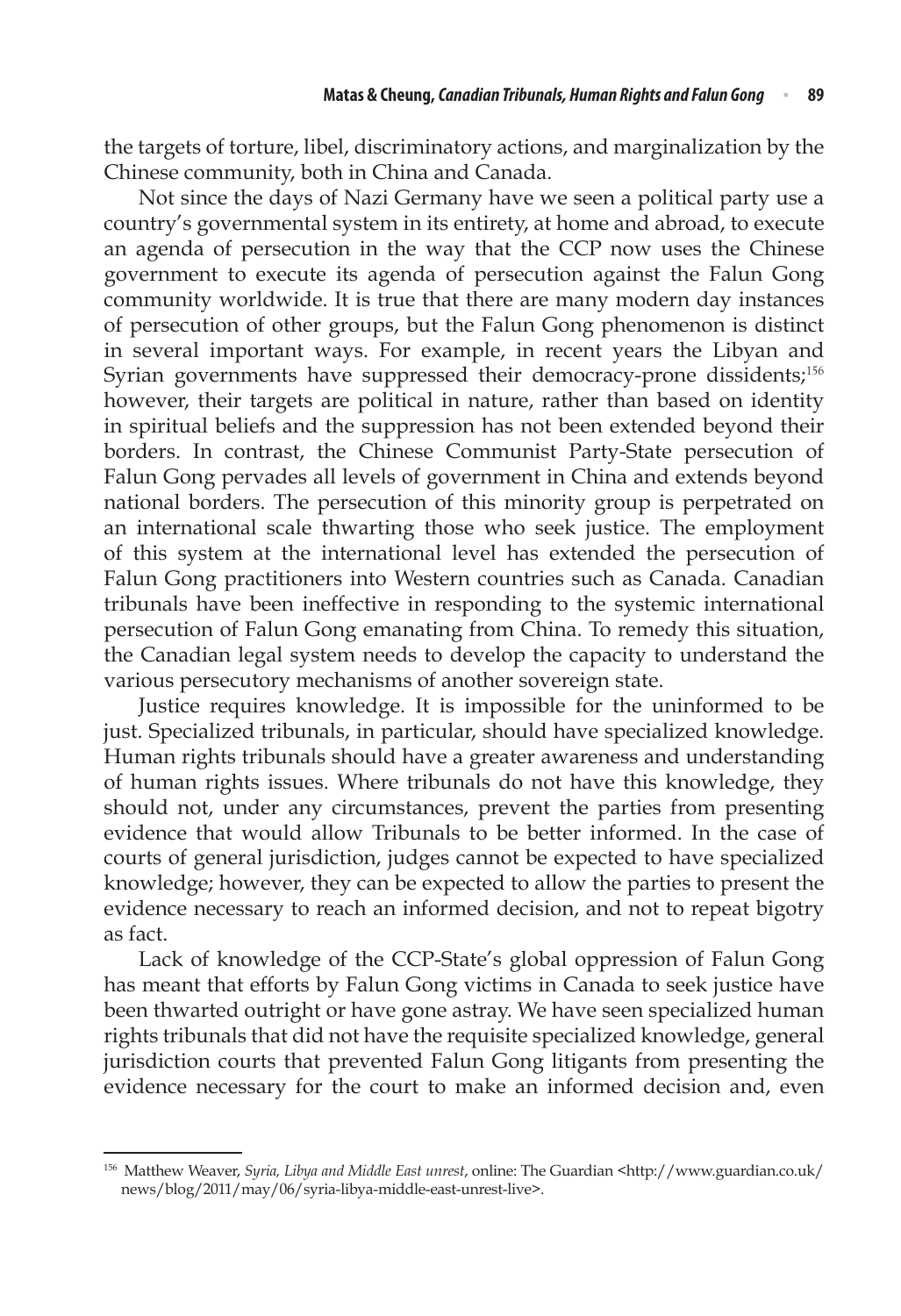worse, a general jurisdiction court that repeated incitement of hatred and discrimination as fact.

The *Jiang Zemin* and *Bo Xilai* decisions, both of which allowed the intervention of the ACLA, did not lead to the dismissal of the claims of the plaintiffs, yet there is something very wrong in the courts allowing those who prevented justice to victims in China to intervene in the proceedings and attempt to prevent justice for victims in Canada. This decision was made because the courts deemed that discerning information about the ACLA involved an effort that would have been too costly and complex. Allowing such an intervention means that the courts are willing to turn a blind eye to the complicity of the interveners in the persecution. Once the courts are willing to do this, the confidence that they will mete out justice is correspondingly diminished.

The Court of Appeal in the *Crescent Chau* case made it clear that Falun Gong practitioners were libelled. At first instance, the Court responded to the libel action by giving credence to the libel. Though the Court of Appeal overturned it, the reasoning of the Superior Court in that case is most disturbing because it endorsed the libel. That fault was not cured by the reversal of the decision by the Court of Appeal. Taking bigotry seriously is not a type of error of fact or law which courts may sometimes make and which are corrected on appeal. It is beyond the pale; the sort of behaviour in which no judge should engage.

In the *Alberta Consulate* case, the Attorney General refused consent to prosecute because the incitement of hatred against the Falun Gong seemed unlike the incitement of hatred with which the Attorney General was familiar. There was no justice to be had here as the decision of the Attorney General's representative was more than interlocutory – it ground the case to a halt.

In the *Chinese Seniors Association* case, the tribunal failed to find that the discrimination against Daiming Huang was directed by the Chinese embassy because that direction was inconsistent with what the (relatively uninformed) tribunal member otherwise knew. Although the claimant was successful, when the right result is achieved for the wrong reasons, justice is only partial.

In every one of the cases presented, Canadian courts and tribunals, through lack of knowledge and information, have taken the side of the perpetrators against that of the victims. When that happens, the perpetrators gain ground and their conduct is legitimized, the victims lose, and justice suffers. The further result is that either the suffering of the victims becomes more acute, or it is not alleviated to the extent that it could and should have been.

What happens in court has a significant impact outside of court and beyond the judgment. A sound judgment – the right result for the right reason – informs the public, sets an example and a precedent. If the courts could be made aware of the CCP's global oppression of the Falun Gong, sound